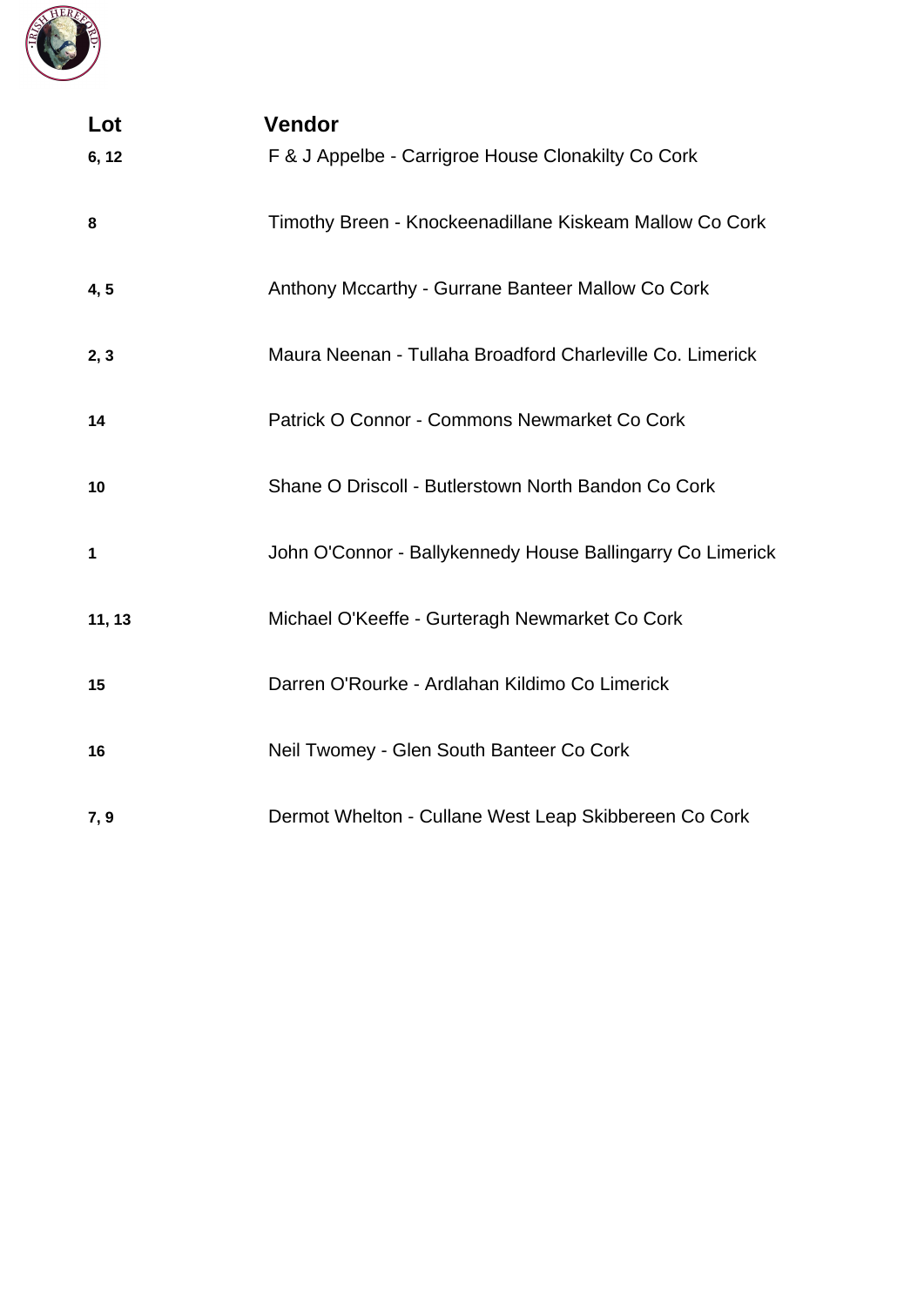|                                                                        |                         | Lot 1 CLOONAFINEELA KAYLA 3RD 877                                                   |  |                                    |                                                     |                                                |  |
|------------------------------------------------------------------------|-------------------------|-------------------------------------------------------------------------------------|--|------------------------------------|-----------------------------------------------------|------------------------------------------------|--|
| ID: 372224085930877<br><b>Sex: Female</b>                              |                         | <b>Breed: Hereford</b><br><b>DOB:</b> 06-Jan-2020                                   |  |                                    |                                                     |                                                |  |
|                                                                        |                         |                                                                                     |  |                                    |                                                     |                                                |  |
|                                                                        |                         | <b>Owner: John O'Connor - Ballykennedy House Ballingarry Co Limerick</b>            |  |                                    |                                                     |                                                |  |
|                                                                        |                         | <b>Breeder: Marcus Kelliher - Banemore Listowel Co Kerry</b>                        |  |                                    | <b>Trillick Best</b>                                |                                                |  |
| <b>Sire: Riverrock Magnum</b><br>IE151956530021                        |                         | <b>Riverrock Tyson</b>                                                              |  |                                    | <b>Riverrock Ruby Bea</b>                           |                                                |  |
| <b>Sire Verified (SNP)</b>                                             |                         | <b>Riverrock Elena Bea</b>                                                          |  |                                    | <b>Riverrock Jake</b><br><b>Riverrock Rosie Bea</b> | <b>GENOMIC</b>                                 |  |
| Dam: Cloonafineela Kayla 2nd<br>IE191141710687                         |                         | <b>Lislaughtin Kenny 25</b>                                                         |  |                                    | <b>Grianan Gaffer</b><br>Lislaughtin Jessica 4      | <b>EVALUATION</b>                              |  |
| Dam Verified (SNP)                                                     |                         | <b>Ballintlea Katie</b>                                                             |  |                                    | <b>Trillick Best</b><br><b>Ballintlea Joy</b>       |                                                |  |
| <b>Evaluation Date:</b><br>Mar 2022                                    |                         | <b>Next Evaluation Date:</b><br>24-May-2022                                         |  |                                    |                                                     |                                                |  |
| <b>Star Rating (Within</b><br><b>Hereford breed)</b>                   |                         | <b>Economic Indexes</b>                                                             |  | €uro value<br>per progeny          | <b>Index</b><br><b>Reliability</b>                  | <b>Star rating (across</b><br>all beef breeds) |  |
| <b>***</b>                                                             |                         | <b>Replacement</b>                                                                  |  | €71                                | 40%<br>(Average)                                    | ★★                                             |  |
|                                                                        |                         | <b>Terminal</b>                                                                     |  | €61                                | 43%<br>(Average)                                    |                                                |  |
| Calving Difficulty (births requiring considerable assistance; % 3 & 4) |                         |                                                                                     |  |                                    |                                                     |                                                |  |
|                                                                        | <b>When Mated With:</b> |                                                                                     |  | <b>Value</b>                       |                                                     | <b>Reliability</b>                             |  |
| <b>Beef cows</b><br>Breed avg: 2.78%, All breeds avg: 3.92%            |                         |                                                                                     |  | $+3.1%$<br>72%<br>(High)           |                                                     |                                                |  |
|                                                                        | <b>Beef heifers</b>     | Breed avg: 6.42%, All breeds avg: 8.14%                                             |  | $+7.8%$                            |                                                     | 44%<br>(Average)                               |  |
| <b>Star Rating (Within</b><br><b>Hereford breed)</b>                   |                         | <b>Key Replacement Profit Traits</b>                                                |  | <b>Value</b><br><b>Reliability</b> |                                                     | <b>Star rating (across</b><br>all beef breeds) |  |
|                                                                        |                         | <b>Expected Progeny Performance</b>                                                 |  |                                    |                                                     |                                                |  |
| *****                                                                  | Docility (1-5 scale)    | Breed avg: 0.1, All breeds avg: 0.02                                                |  | 0.17<br>scale                      | 37%<br>(Low)                                        | *****                                          |  |
| *****                                                                  |                         | Carcass weight (kg)<br>Breed avg: 4.95kg, All breeds avg: 17.08kg                   |  | $+10.8$ kg                         | 39%<br>(Low)                                        | **                                             |  |
| ****                                                                   |                         | Carcass conformation (1-15 scale)<br>Breed avg: 0.52, All breeds avg: 1.44          |  | $+0.57$<br>scale                   | 39%<br>(Low)                                        | ★                                              |  |
|                                                                        |                         | <b>Expected Daughter Breeding Performance</b>                                       |  |                                    |                                                     |                                                |  |
|                                                                        |                         | Daughter calving diff (% 3 & 4)<br>Breed avg: 5.73%, All breeds avg: 5.32%          |  | $+6.9%$                            | 59%                                                 |                                                |  |
| *****                                                                  | Daughter Milk (kg)      | Breed avg: 3.68kg, All breeds avg: 2.49kg                                           |  | $+6.4kg$                           | 38%<br>(Low)                                        | *****                                          |  |
| ★                                                                      |                         | Daughter calving interval (days)<br>Breed avg: -3.74days, All breeds avg: -0.89days |  | $-0.77$ days                       | 35%<br>(Low)                                        | ★★★                                            |  |
| <b>Additional Information:</b>                                         |                         |                                                                                     |  |                                    |                                                     | <b>Linear composites Value Reliability</b>     |  |
|                                                                        |                         |                                                                                     |  |                                    | <b>Muscle</b>                                       |                                                |  |
|                                                                        |                         |                                                                                     |  |                                    | <b>Skeletal</b>                                     |                                                |  |
|                                                                        |                         |                                                                                     |  |                                    | <b>Function</b>                                     |                                                |  |
| Animal not scored.                                                     |                         |                                                                                     |  |                                    | Herd data quality index<br>N/A                      |                                                |  |
|                                                                        |                         |                                                                                     |  |                                    |                                                     |                                                |  |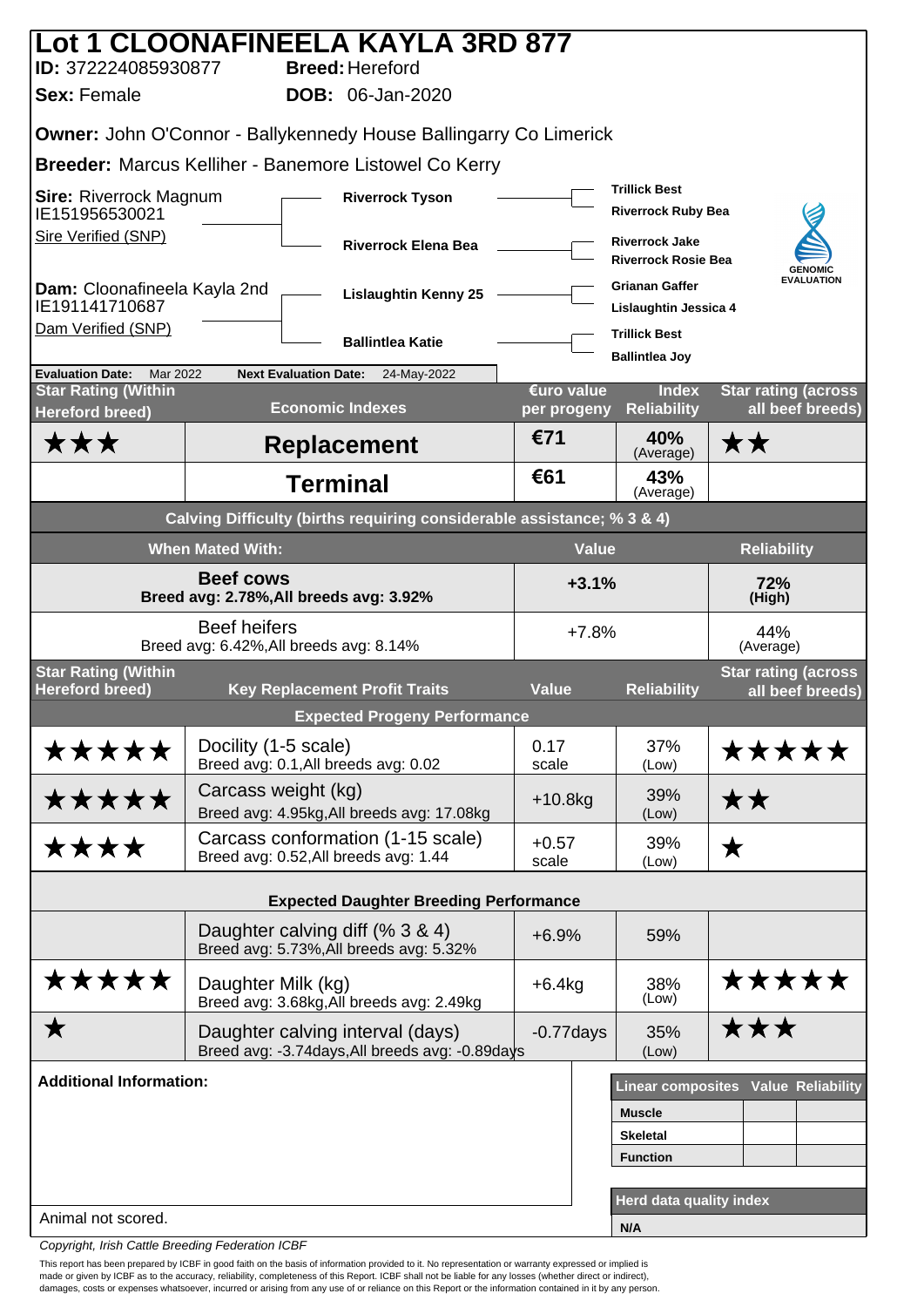|                                                          | <b>Lot 2 TULLAHA MAY 390</b>                                                        |                  |                                                                                |                                                 |
|----------------------------------------------------------|-------------------------------------------------------------------------------------|------------------|--------------------------------------------------------------------------------|-------------------------------------------------|
| ID: 372217610330390                                      | <b>Breed: Hereford</b>                                                              |                  |                                                                                |                                                 |
| <b>Sex: Female</b>                                       | <b>DOB:</b> 09-May-2020                                                             |                  |                                                                                |                                                 |
|                                                          | <b>Owner: Maura Neenan - Tullaha Broadford Charleville Co. Limerick</b>             |                  |                                                                                |                                                 |
| <b>Breeder:</b>                                          |                                                                                     |                  |                                                                                |                                                 |
| Sire: Rossmore Nelson Mandela-<br>372214657570214        | <b>Grianan King Kong Et -</b>                                                       |                  | <b>Bowmont Storm A584</b><br><b>Grianan Dominique</b>                          |                                                 |
| Sire Verified (SNP)                                      | <b>Rossmore Blossom</b>                                                             |                  | <b>Ballyaville Nelson</b><br>Corran Hill Sundance (X)                          | <b>GENOMIC</b>                                  |
| Dam: Tullaha May<br>IE241561510275                       | <b>Newstar Hercules Et</b>                                                          |                  | <b>Border General V85</b><br><b>Quinsboro Rose 1st</b>                         | <b>EVALUATION</b>                               |
| Dam Verified (SNP)                                       | <b>Tullaha Stephanie</b>                                                            |                  | Knockmountagh Pirate<br><b>Tullaha Eileen</b>                                  |                                                 |
| <b>Evaluation Date:</b><br>Mar 2022                      | <b>Next Evaluation Date:</b><br>24-May-2022                                         | €uro value       |                                                                                |                                                 |
| <b>Star Rating (Within</b><br><b>Hereford breed)</b>     | <b>Economic Indexes</b>                                                             | per progeny      | <b>Index</b><br><b>Reliability</b>                                             | <b>Star rating (across)</b><br>all beef breeds) |
| <b>**</b>                                                | <b>Replacement</b>                                                                  | €52              | 41%<br>(Average)                                                               | $\bigstar$                                      |
|                                                          | <b>Terminal</b>                                                                     | €28              | 43%<br>(Average)                                                               |                                                 |
|                                                          | Calving Difficulty (births requiring considerable assistance; % 3 & 4)              |                  |                                                                                |                                                 |
|                                                          | <b>When Mated With:</b>                                                             | <b>Value</b>     |                                                                                | <b>Reliability</b>                              |
| Breed avg: 2.78%, All breeds avg: 3.92%                  | $+3%$                                                                               |                  | 66%<br>(High)                                                                  |                                                 |
| Breed avg: 6.42%, All breeds avg: 8.14%                  | $+5.5%$                                                                             |                  | 44%<br>(Average)                                                               |                                                 |
| <b>Star Rating (Within</b><br><b>Hereford breed)</b>     | <b>Key Replacement Profit Traits</b>                                                | <b>Value</b>     | <b>Reliability</b>                                                             | <b>Star rating (across)</b><br>all beef breeds) |
|                                                          | <b>Expected Progeny Performance</b>                                                 |                  |                                                                                |                                                 |
| ****                                                     | Docility (1-5 scale)<br>Breed avg: 0.1, All breeds avg: 0.02                        | 0.13<br>scale    | 37%<br>(Low)                                                                   | <b>*****</b>                                    |
| ★                                                        | Carcass weight (kg)<br>Breed avg: 4.95kg, All breeds avg: 17.08kg                   | $+0.3kg$         | 41%<br>(Average)                                                               | $\bigstar$                                      |
| ★                                                        | Carcass conformation (1-15 scale)<br>Breed avg: 0.52, All breeds avg: 1.44          | $+0.33$<br>scale | 41%<br>(Average)                                                               | ★                                               |
|                                                          | <b>Expected Daughter Breeding Performance</b>                                       |                  |                                                                                |                                                 |
|                                                          | Daughter calving diff (% 3 & 4)<br>Breed avg: 5.73%, All breeds avg: 5.32%          | $+6.1%$          | 58%                                                                            |                                                 |
| ****                                                     | Daughter Milk (kg)<br>Breed avg: 3.68kg, All breeds avg: 2.49kg                     | $+5.1kg$         | 39%<br>(Low)                                                                   | ****                                            |
| ★                                                        | Daughter calving interval (days)<br>Breed avg: -3.74days, All breeds avg: -0.89days | $-1.77$ days     | 36%<br>(Low)                                                                   | ****                                            |
| <b>Additional Information:</b><br>from a great cow line. | Tested hypotrichosis free. Running with stock bull Coisceim King. Comes             |                  | <b>Muscle</b><br><b>Skeletal</b><br><b>Function</b><br>Herd data quality index | <b>Linear composites Value Reliability</b>      |
| Animal not scored.                                       |                                                                                     |                  | N/A                                                                            |                                                 |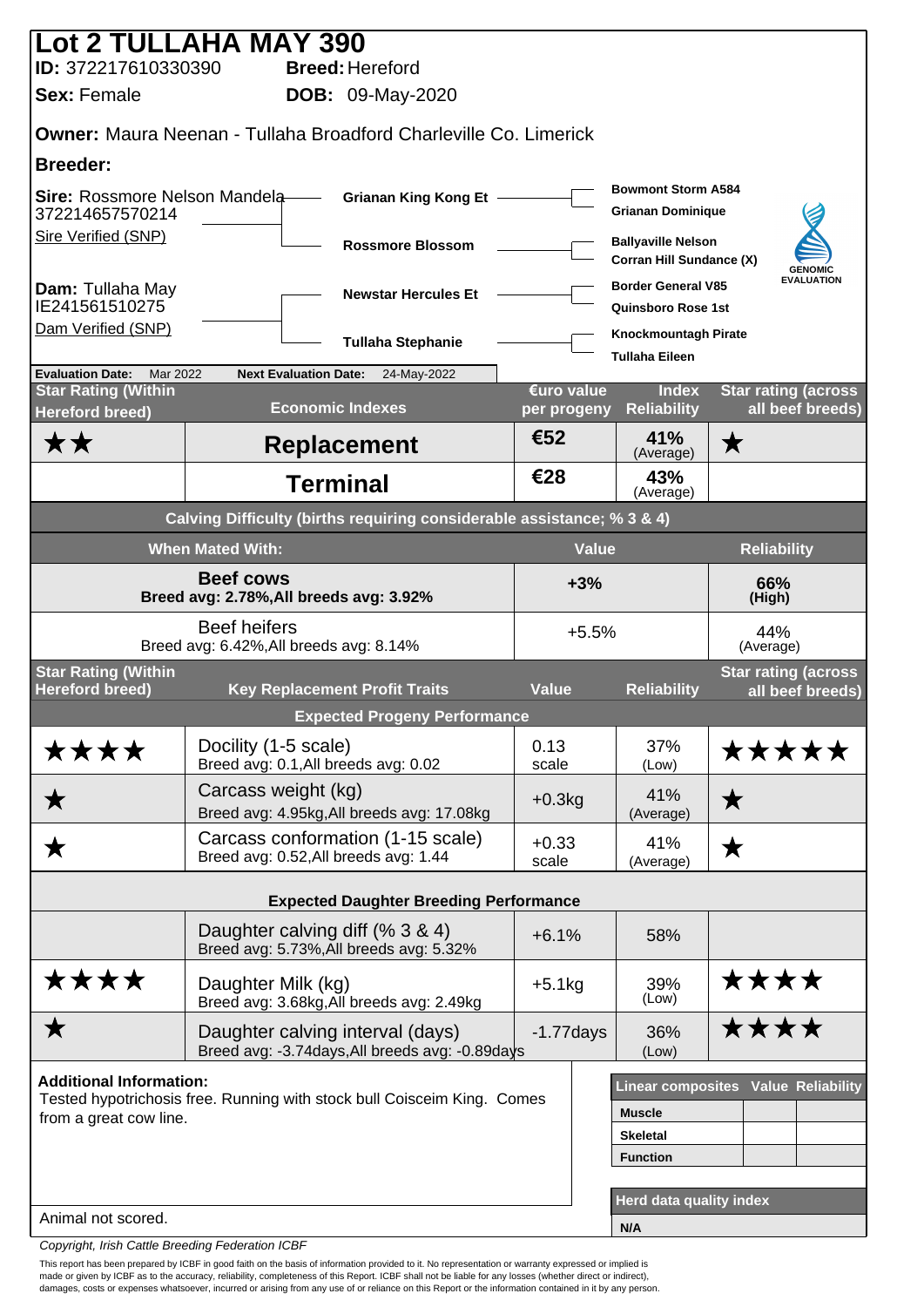| Lot 3 TULLAHA HELENA 391                                    |                                                                |                                                                                     |                           |                                                       |                                                 |
|-------------------------------------------------------------|----------------------------------------------------------------|-------------------------------------------------------------------------------------|---------------------------|-------------------------------------------------------|-------------------------------------------------|
| ID: 372217610340391<br><b>Sex: Female</b>                   |                                                                | <b>Breed: Hereford</b>                                                              |                           |                                                       |                                                 |
|                                                             |                                                                | <b>DOB:</b> 14-May-2020                                                             |                           |                                                       |                                                 |
|                                                             |                                                                | <b>Owner:</b> Maura Neenan - Tullaha Broadford Charleville Co. Limerick             |                           |                                                       |                                                 |
| <b>Breeder:</b>                                             |                                                                |                                                                                     |                           |                                                       |                                                 |
| Sire: Rossmore Nelson Mandela-<br>372214657570214           |                                                                | <b>Grianan King Kong Et -</b>                                                       |                           | <b>Bowmont Storm A584</b><br><b>Grianan Dominique</b> |                                                 |
| Sire Verified (SNP)                                         |                                                                | <b>Rossmore Blossom</b>                                                             |                           | <b>Ballyaville Nelson</b><br>Corran Hill Sundance (X) | <b>GENOMIC</b>                                  |
| Dam: Tullaha Helena<br>IE241561530293                       |                                                                | Clondrina 1069th                                                                    |                           | <b>Balleen Gilbert</b><br><b>Clondrina 934th</b>      | <b>EVALUATION</b>                               |
| Dam Verified (SNP)                                          |                                                                | <b>Tullaha Debbie</b>                                                               |                           | <b>Knockmountagh Pirate</b><br><b>Tullaha Lucinda</b> |                                                 |
| Mar 2022<br><b>Evaluation Date:</b>                         | <b>Next Evaluation Date:</b>                                   | 24-May-2022                                                                         |                           |                                                       |                                                 |
| <b>Star Rating (Within</b><br><b>Hereford breed)</b>        |                                                                | <b>Economic Indexes</b>                                                             | €uro value<br>per progeny | <b>Index</b><br><b>Reliability</b>                    | <b>Star rating (across)</b><br>all beef breeds) |
| <b>****</b>                                                 |                                                                | <b>Replacement</b>                                                                  | €84                       | 40%<br>(Average)                                      | ★★★                                             |
|                                                             |                                                                | <b>Terminal</b>                                                                     | €51                       | 43%<br>(Average)                                      |                                                 |
|                                                             |                                                                | Calving Difficulty (births requiring considerable assistance; % 3 & 4)              |                           |                                                       |                                                 |
|                                                             | <b>When Mated With:</b>                                        |                                                                                     |                           | <b>Value</b><br><b>Reliability</b>                    |                                                 |
| <b>Beef cows</b><br>Breed avg: 2.78%, All breeds avg: 3.92% |                                                                |                                                                                     | $+2%$                     |                                                       | 66%<br>(High)                                   |
|                                                             | <b>Beef heifers</b><br>Breed avg: 6.42%, All breeds avg: 8.14% |                                                                                     |                           | $+6.2%$                                               | 42%<br>(Average)                                |
| <b>Star Rating (Within</b><br><b>Hereford breed)</b>        |                                                                | <b>Key Replacement Profit Traits</b>                                                | <b>Value</b>              | <b>Reliability</b>                                    | <b>Star rating (across)</b>                     |
|                                                             |                                                                | <b>Expected Progeny Performance</b>                                                 |                           |                                                       | all beef breeds)                                |
|                                                             | Docility (1-5 scale)                                           |                                                                                     | 0.1                       | 36%                                                   | *****                                           |
| ★★★                                                         |                                                                | Breed avg: 0.1, All breeds avg: 0.02                                                | scale                     | (Low)                                                 |                                                 |
| ★★★                                                         | Carcass weight (kg)                                            | Breed avg: 4.95kg, All breeds avg: 17.08kg                                          | $+5kg$                    | 40%<br>(Average)                                      | $\bigstar$                                      |
| ★★★                                                         |                                                                | Carcass conformation (1-15 scale)<br>Breed avg: 0.52, All breeds avg: 1.44          | $+0.52$<br>scale          | 40%<br>(Average)                                      | $\bigstar$                                      |
|                                                             |                                                                | <b>Expected Daughter Breeding Performance</b>                                       |                           |                                                       |                                                 |
|                                                             |                                                                | Daughter calving diff (% 3 & 4)                                                     |                           |                                                       |                                                 |
|                                                             |                                                                | Breed avg: 5.73%, All breeds avg: 5.32%                                             | $+6.2%$                   | 57%                                                   |                                                 |
| *****                                                       | Daughter Milk (kg)                                             | Breed avg: 3.68kg, All breeds avg: 2.49kg                                           | $+6.1kg$                  | 40%<br>(Average)                                      | *****                                           |
| ★★                                                          |                                                                | Daughter calving interval (days)<br>Breed avg: -3.74days, All breeds avg: -0.89days | $-2.7$ days               | 35%<br>(Low)                                          | ****                                            |
| <b>Additional Information:</b>                              |                                                                |                                                                                     |                           |                                                       | <b>Linear composites Value Reliability</b>      |
| Due 08/09/22. Dam has lots of milk.                         |                                                                | Tested hypotrichosis free. Scanned in calf to Clonmelvin Ollie (HE 4105)            |                           | <b>Muscle</b>                                         |                                                 |
|                                                             |                                                                |                                                                                     |                           | <b>Skeletal</b>                                       |                                                 |
|                                                             |                                                                |                                                                                     |                           | <b>Function</b>                                       |                                                 |
|                                                             |                                                                |                                                                                     |                           | Herd data quality index                               |                                                 |
| Animal not scored.                                          |                                                                |                                                                                     |                           | N/A                                                   |                                                 |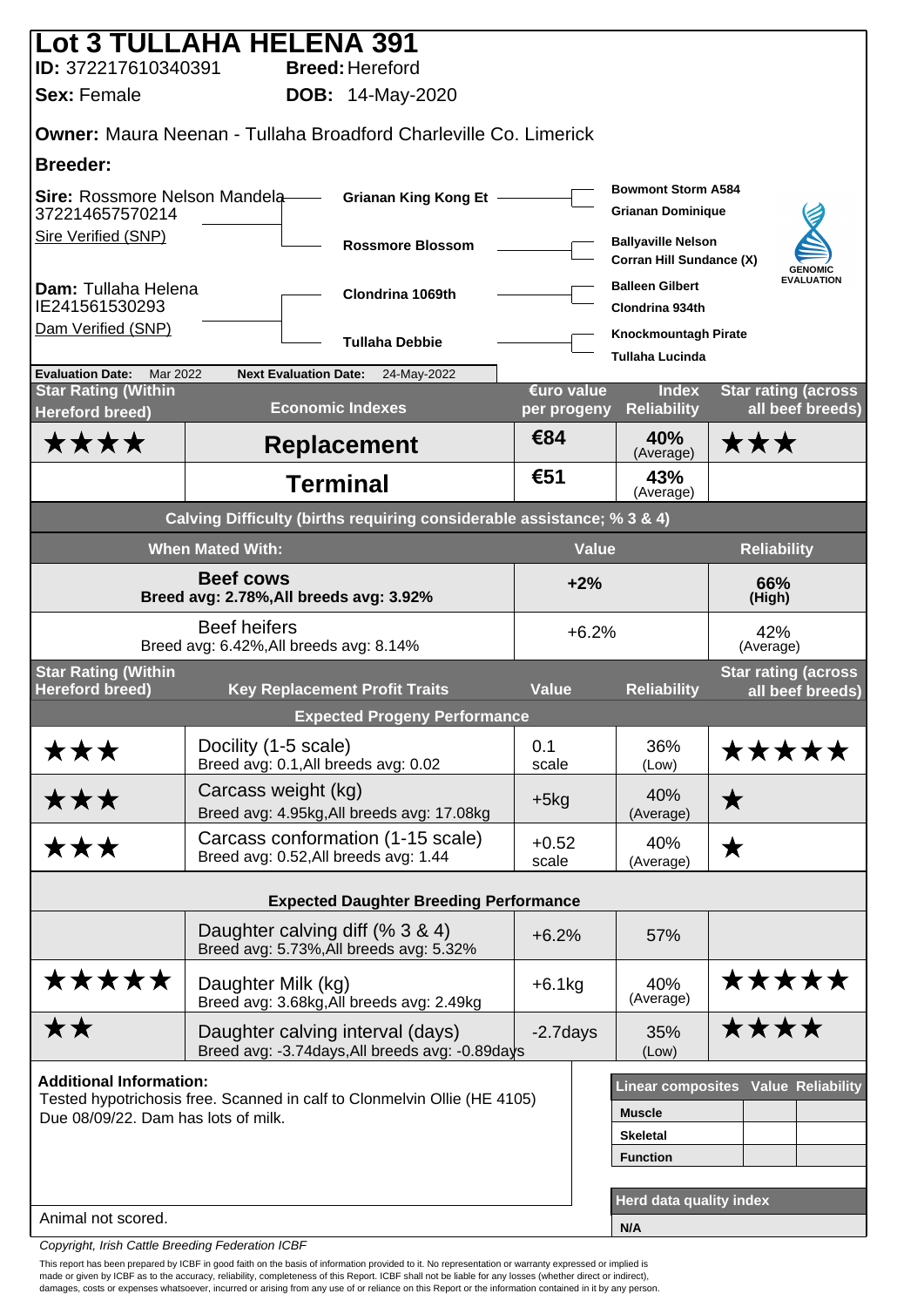| Lot 4 BANTEER 1 GEM 87                                            |                                                                |                                                                        |                          |                                                     |                                                |
|-------------------------------------------------------------------|----------------------------------------------------------------|------------------------------------------------------------------------|--------------------------|-----------------------------------------------------|------------------------------------------------|
| ID: 372226365930087                                               |                                                                | <b>Breed: Hereford</b>                                                 |                          |                                                     |                                                |
| <b>Sex: Female</b>                                                |                                                                | <b>DOB:</b> 04-Aug-2020                                                |                          |                                                     |                                                |
|                                                                   |                                                                | <b>Owner: Anthony Mccarthy - Gurrane Banteer Mallow Co Cork</b>        |                          |                                                     |                                                |
| <b>Breeder:</b>                                                   |                                                                |                                                                        |                          |                                                     |                                                |
| Sire: Corlismorepoll 1 Lad 794 {Hyf}-<br>F <sub>295</sub>         |                                                                | <b>Solpoll 1 Cruiser</b>                                               |                          | Udel 1 R51 Vindicator<br>Solpoll 1 Starlet V9       |                                                |
| Sire Verified (SNP)                                               |                                                                | Udel 1 R51 Unwed<br>Lady (P)                                           |                          | Doonbiddie Hustler (P)<br>Udel 1 H48 Pompous Lady ( | <b>GENOMIC</b>                                 |
| Dam: Banteer 1 Carol Gem 9<br>IE151960110009                      |                                                                | Dernaroy 1 Hawke                                                       |                          | <b>Lowesmoor 1 Entertainer</b><br>Dernaroy 1 Edna   | <b>EVALUATION</b>                              |
| Dam Verified (SNP)                                                |                                                                | <b>Udel 1 BI Coral Gem</b>                                             |                          | Yalgoo Boulder Z250<br>Udel 1 R51 Venus Gem (P)     |                                                |
| <b>Evaluation Date:</b><br>Mar 2022<br><b>Star Rating (Within</b> | <b>Next Evaluation Date:</b>                                   | 24-May-2022                                                            | €uro value               | <b>Index</b>                                        | <b>Star rating (across</b>                     |
| <b>Hereford breed)</b>                                            |                                                                | <b>Economic Indexes</b>                                                | per progeny              | <b>Reliability</b>                                  | all beef breeds)                               |
| ★★★★                                                              |                                                                | <b>Replacement</b>                                                     | €84                      | 40%<br>(Average)                                    | ★★★                                            |
|                                                                   |                                                                | <b>Terminal</b>                                                        | €52                      | 43%<br>(Average)                                    |                                                |
|                                                                   |                                                                | Calving Difficulty (births requiring considerable assistance; % 3 & 4) |                          |                                                     |                                                |
|                                                                   | <b>When Mated With:</b>                                        |                                                                        | <b>Value</b>             |                                                     | <b>Reliability</b>                             |
| <b>Beef cows</b><br>Breed avg: 2.78%, All breeds avg: 3.92%       |                                                                |                                                                        | $+2.7%$<br>63%<br>(High) |                                                     |                                                |
|                                                                   | <b>Beef heifers</b><br>Breed avg: 6.42%, All breeds avg: 8.14% |                                                                        | $+3.8%$                  |                                                     | 42%<br>(Average)                               |
| <b>Star Rating (Within</b><br><b>Hereford breed)</b>              |                                                                | <b>Key Replacement Profit Traits</b>                                   | <b>Value</b>             | <b>Reliability</b>                                  | <b>Star rating (across</b><br>all beef breeds) |
|                                                                   |                                                                | <b>Expected Progeny Performance</b>                                    |                          |                                                     |                                                |
| *****                                                             | Docility (1-5 scale)<br>Breed avg: 0.1, All breeds avg: 0.02   |                                                                        | 0.16<br>scale            | 38%<br>(Low)                                        | *****                                          |
| ****                                                              | Carcass weight (kg)                                            | Breed avg: 4.95kg, All breeds avg: 17.08kg                             | $+6.4kg$                 | 41%<br>(Average)                                    | ★                                              |
| ★                                                                 | Breed avg: 0.52, All breeds avg: 1.44                          | Carcass conformation (1-15 scale)                                      | $+0.32$<br>scale         | 39%<br>(Low)                                        | ★                                              |
|                                                                   |                                                                |                                                                        |                          |                                                     |                                                |
|                                                                   |                                                                | <b>Expected Daughter Breeding Performance</b>                          |                          |                                                     |                                                |
|                                                                   | Daughter calving diff (% 3 & 4)                                | Breed avg: 5.73%, All breeds avg: 5.32%                                | $+5.7%$                  | 56%                                                 |                                                |
| ****                                                              | Daughter Milk (kg)                                             | Breed avg: 3.68kg, All breeds avg: 2.49kg                              | $+4.5kg$                 | 38%<br>(Low)                                        | ****                                           |
| ★★★                                                               | Daughter calving interval (days)                               | Breed avg: -3.74days, All breeds avg: -0.89days                        | $-3.49$ days             | 36%<br>(Low)                                        | *****                                          |
| <b>Additional Information:</b>                                    |                                                                |                                                                        |                          |                                                     | Linear composites Value Reliability            |
|                                                                   |                                                                |                                                                        |                          | <b>Muscle</b>                                       |                                                |
|                                                                   |                                                                |                                                                        |                          | <b>Skeletal</b>                                     |                                                |
|                                                                   |                                                                |                                                                        |                          | <b>Function</b>                                     |                                                |
|                                                                   |                                                                |                                                                        |                          | Herd data quality index                             |                                                |
| Animal not scored.                                                |                                                                |                                                                        |                          | N/A                                                 |                                                |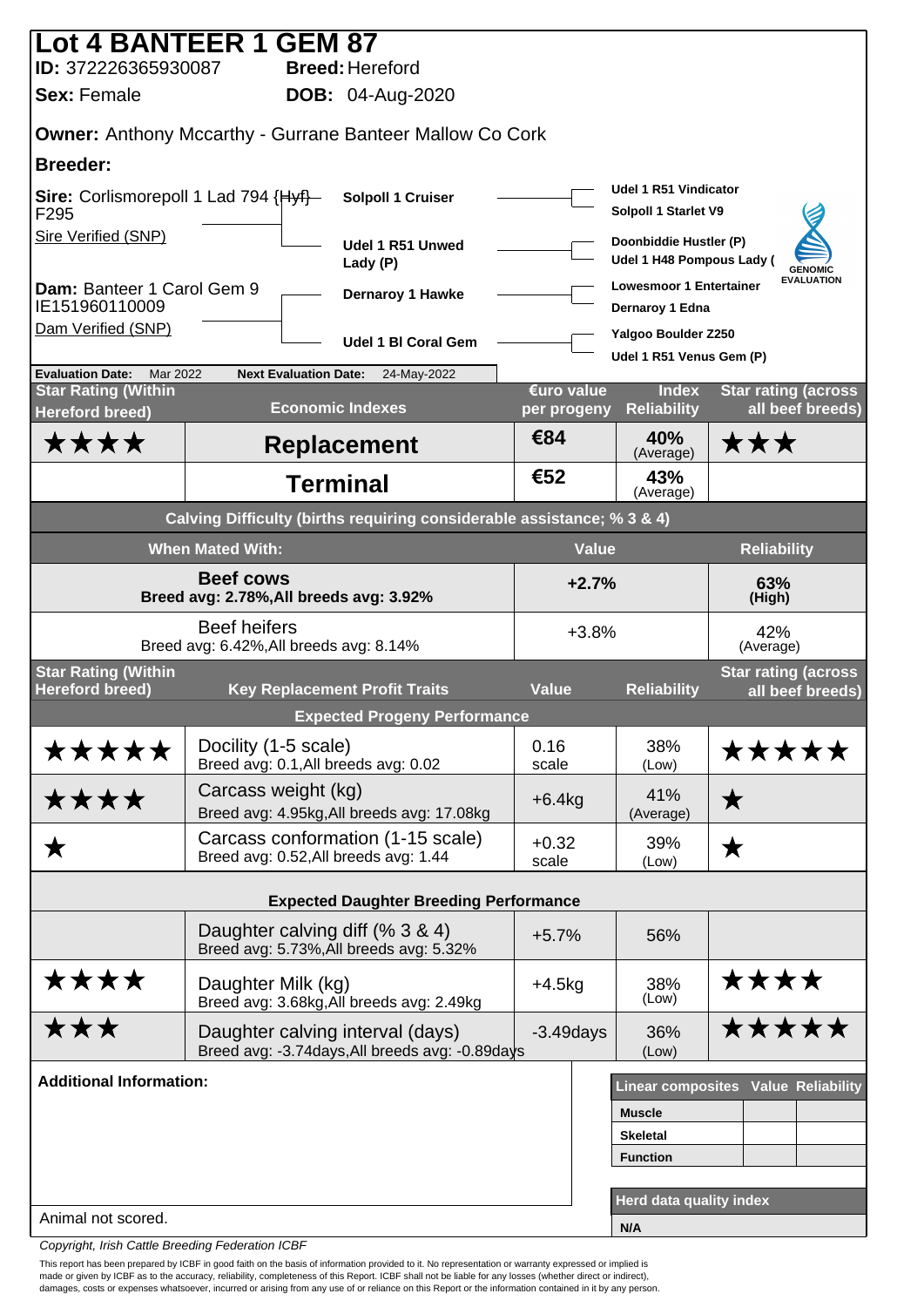| Lot 5 BANTEER 1 GALA 86                                     |                                                                |                                                                        |                           |                                                                |                                                |
|-------------------------------------------------------------|----------------------------------------------------------------|------------------------------------------------------------------------|---------------------------|----------------------------------------------------------------|------------------------------------------------|
| ID: 372226365920086<br><b>Sex: Female</b>                   |                                                                | <b>Breed: Hereford</b>                                                 |                           |                                                                |                                                |
|                                                             |                                                                | <b>DOB:</b> 13-Aug-2020                                                |                           |                                                                |                                                |
|                                                             |                                                                | <b>Owner: Anthony Mccarthy - Gurrane Banteer Mallow Co Cork</b>        |                           |                                                                |                                                |
| <b>Breeder:</b>                                             |                                                                |                                                                        |                           | Udel 1 R51 Vindicator                                          |                                                |
| Sire: Corlismorepoll 1 Lad 794 {Hyf}-<br>F295               |                                                                | Solpoll 1 Cruiser                                                      |                           | Solpoll 1 Starlet V9                                           |                                                |
| Sire Verified (SNP)                                         |                                                                | Udel 1 R51 Unwed<br>Lady (P)                                           |                           | Doonbiddie Hustler (P)<br>Udel 1 H48 Pompous Lady (            | <b>GENOMIC</b>                                 |
| Dam: Udel 1 WI Lovely Gala<br>IE371040611213                |                                                                | <b>Allendale Waterloo</b><br><b>B50</b>                                |                           | <b>Allendale Robin Hood Y169</b><br><b>Allendale Fancy Z35</b> | <b>EVALUATION</b>                              |
| Dam Verified (SNP)                                          |                                                                | <b>Udel 1 BI Lovely Bess</b>                                           |                           | Yalgoo Boulder Z250                                            |                                                |
| <b>Evaluation Date:</b><br>Mar 2022                         | <b>Next Evaluation Date:</b>                                   | 24-May-2022                                                            |                           | Udel 1 R51 Lovely Ursula (P)                                   |                                                |
| <b>Star Rating (Within</b><br><b>Hereford breed)</b>        |                                                                | <b>Economic Indexes</b>                                                | €uro value<br>per progeny | <b>Index</b><br><b>Reliability</b>                             | <b>Star rating (across</b><br>all beef breeds) |
| *****                                                       |                                                                | <b>Replacement</b>                                                     | €113                      | 42%<br>(Average)                                               | ****                                           |
|                                                             |                                                                | <b>Terminal</b>                                                        | €52                       | 44%<br>(Average)                                               |                                                |
|                                                             |                                                                | Calving Difficulty (births requiring considerable assistance; % 3 & 4) |                           |                                                                |                                                |
|                                                             | <b>When Mated With:</b>                                        |                                                                        | <b>Value</b>              |                                                                | <b>Reliability</b>                             |
| <b>Beef cows</b><br>Breed avg: 2.78%, All breeds avg: 3.92% |                                                                |                                                                        | $+1.8%$<br>64%<br>(High)  |                                                                |                                                |
|                                                             | <b>Beef heifers</b><br>Breed avg: 6.42%, All breeds avg: 8.14% |                                                                        | $+2.7%$                   |                                                                | 41%<br>(Average)                               |
| <b>Star Rating (Within</b><br><b>Hereford breed)</b>        |                                                                | <b>Key Replacement Profit Traits</b>                                   | <b>Value</b>              | <b>Reliability</b>                                             | <b>Star rating (across</b><br>all beef breeds) |
|                                                             |                                                                | <b>Expected Progeny Performance</b>                                    |                           |                                                                |                                                |
| *****                                                       | Docility (1-5 scale)<br>Breed avg: 0.1, All breeds avg: 0.02   |                                                                        | 0.18<br>scale             | 39%<br>(Low)                                                   | <b>*****</b>                                   |
| ★★★                                                         | Carcass weight (kg)                                            | Breed avg: 4.95kg, All breeds avg: 17.08kg                             | $+4.6kg$                  | 42%<br>(Average)                                               | $\bigstar$                                     |
| ★★★                                                         | Breed avg: 0.52, All breeds avg: 1.44                          | Carcass conformation (1-15 scale)                                      | $+0.53$<br>scale          | 39%<br>(Low)                                                   | ★                                              |
|                                                             |                                                                | <b>Expected Daughter Breeding Performance</b>                          |                           |                                                                |                                                |
|                                                             | Daughter calving diff (% 3 & 4)                                |                                                                        |                           |                                                                |                                                |
|                                                             |                                                                | Breed avg: 5.73%, All breeds avg: 5.32%                                | $+5.1%$                   | 55%                                                            |                                                |
| ★★★                                                         | Daughter Milk (kg)                                             | Breed avg: 3.68kg, All breeds avg: 2.49kg                              | $+3.9kg$                  | 41%<br>(Average)                                               | ****                                           |
| ****                                                        | Daughter calving interval (days)                               | Breed avg: -3.74days, All breeds avg: -0.89days                        | $-4.9$ days               | 37%<br>(Low)                                                   | *****                                          |
| <b>Additional Information:</b>                              |                                                                |                                                                        |                           |                                                                | Linear composites Value Reliability            |
|                                                             |                                                                |                                                                        |                           | <b>Muscle</b>                                                  |                                                |
|                                                             |                                                                |                                                                        |                           | <b>Skeletal</b><br><b>Function</b>                             |                                                |
|                                                             |                                                                |                                                                        |                           |                                                                |                                                |
| Animal not scored.                                          |                                                                |                                                                        |                           | Herd data quality index                                        |                                                |
|                                                             |                                                                |                                                                        |                           | N/A                                                            |                                                |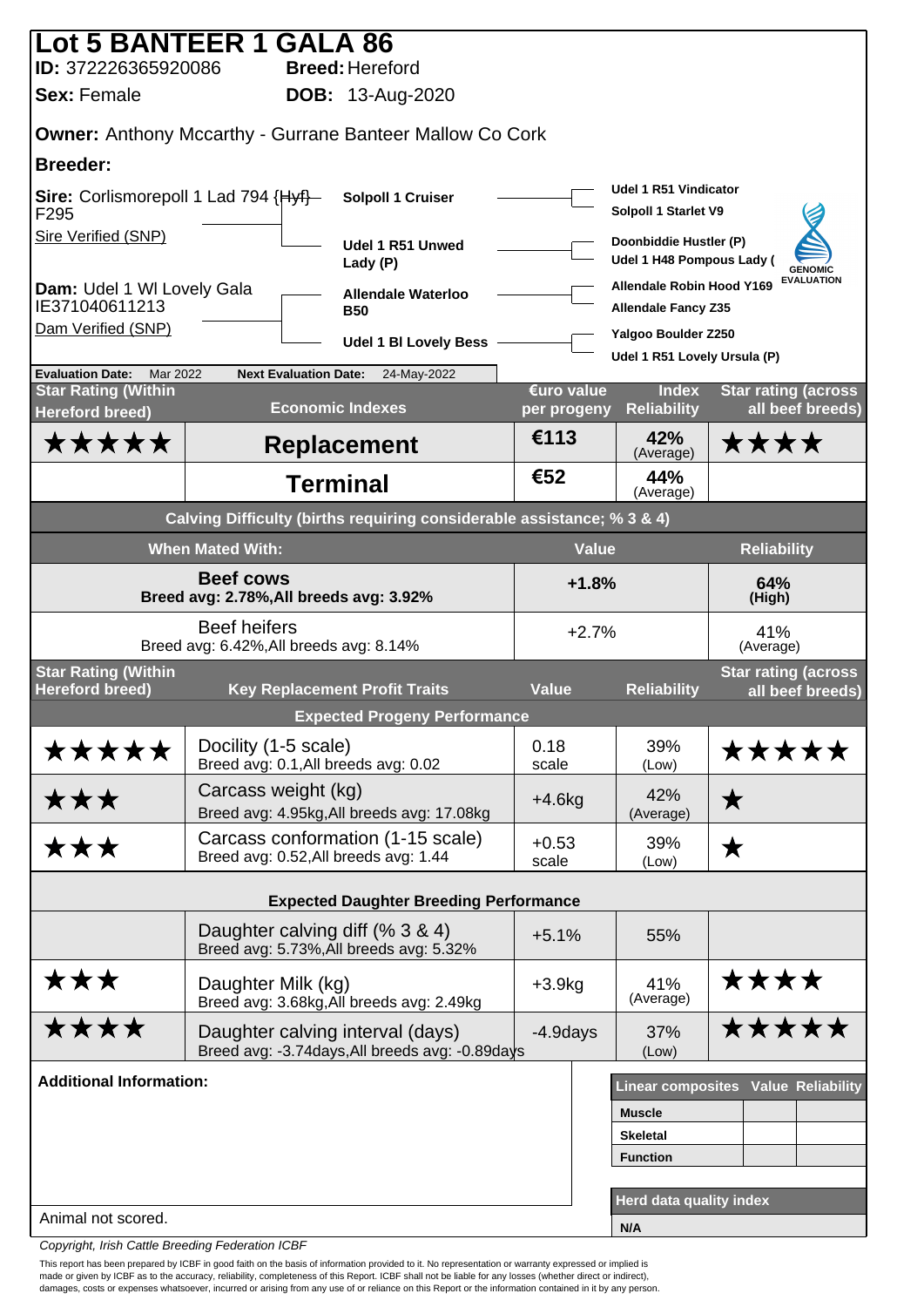|                                                      | Lot 6 APPEL 1 MOLLIE                                                                |                           |                                                     |                    |                                                |
|------------------------------------------------------|-------------------------------------------------------------------------------------|---------------------------|-----------------------------------------------------|--------------------|------------------------------------------------|
| ID: 372214625711814                                  | <b>Breed: Hereford</b>                                                              |                           |                                                     |                    |                                                |
| <b>Sex: Female</b>                                   | <b>DOB: 02-Sep-2020</b>                                                             |                           |                                                     |                    |                                                |
|                                                      | <b>Owner:</b> F & J Appelbe - Carrigroe House Clonakilty Co Cork                    |                           |                                                     |                    |                                                |
| <b>Breeder:</b>                                      |                                                                                     |                           |                                                     |                    |                                                |
| Sire: Dernaroy 1 Impact<br>F364                      | <b>Lowesmoor 1</b><br><b>Entertainer</b>                                            |                           | Dendor 1 Trooper<br>Lowesmoor 1 Nicky 371           |                    |                                                |
| Sire Verified (SNP)                                  | Dernaroy 1 Emma                                                                     |                           | Yalgoo Boulder Z250<br>Dernaroy 1 Vera              |                    | <b>GENOMIC</b>                                 |
| Dam: Appel 1 Molly 11<br>IE141402751521              | Solpoll 1 Lawman (P)<br>{Hyf}                                                       |                           | Panmure 1 Henry {Hyf}<br>Solpoll 1 Pansy F15 (P) Tf |                    | <b>EVALUATION</b>                              |
| Dam Verified (SNP)                                   | <b>Appel 1 Julie</b>                                                                |                           | Udel 1 T62 Webb Ellis                               |                    |                                                |
| <b>Evaluation Date:</b><br>Mar 2022                  | <b>Next Evaluation Date:</b><br>24-May-2022                                         |                           | <b>Aherlow Julie</b>                                |                    |                                                |
| <b>Star Rating (Within</b><br><b>Hereford breed)</b> | <b>Economic Indexes</b>                                                             | €uro value<br>per progeny | <b>Index</b><br><b>Reliability</b>                  |                    | <b>Star rating (across</b><br>all beef breeds) |
| ****                                                 | <b>Replacement</b>                                                                  | €81                       | 45%<br>(Average)                                    | ★★★                |                                                |
|                                                      | <b>Terminal</b>                                                                     | €63                       | 48%<br>(Average)                                    |                    |                                                |
|                                                      | Calving Difficulty (births requiring considerable assistance; % 3 & 4)              |                           |                                                     |                    |                                                |
|                                                      | <b>When Mated With:</b>                                                             | <b>Value</b>              |                                                     | <b>Reliability</b> |                                                |
| Breed avg: 2.78%, All breeds avg: 3.92%              | $+4.6%$<br>72%<br>(High)                                                            |                           |                                                     |                    |                                                |
|                                                      | <b>Beef heifers</b><br>Breed avg: 6.42%, All breeds avg: 8.14%                      | $+8.7%$                   |                                                     | 45%<br>(Average)   |                                                |
| <b>Star Rating (Within</b>                           |                                                                                     |                           |                                                     |                    | <b>Star rating (across</b>                     |
| <b>Hereford breed)</b>                               | <b>Key Replacement Profit Traits</b><br><b>Expected Progeny Performance</b>         | <b>Value</b>              | <b>Reliability</b>                                  |                    | all beef breeds)                               |
| *****                                                | Docility (1-5 scale)                                                                | 0.17                      | 63%                                                 |                    |                                                |
|                                                      | Breed avg: 0.1, All breeds avg: 0.02                                                | scale                     | (High)                                              |                    | *****                                          |
| *****                                                | Carcass weight (kg)<br>Breed avg: 4.95kg, All breeds avg: 17.08kg                   | $+10.8$ kg                | 47%<br>(Average)                                    | ★★                 |                                                |
| ****                                                 | Carcass conformation (1-15 scale)<br>Breed avg: 0.52, All breeds avg: 1.44          | $+0.59$<br>scale          | 44%<br>(Average)                                    | ★                  |                                                |
|                                                      | <b>Expected Daughter Breeding Performance</b>                                       |                           |                                                     |                    |                                                |
|                                                      | Daughter calving diff (% 3 & 4)<br>Breed avg: 5.73%, All breeds avg: 5.32%          | $+6.2%$                   | 58%                                                 |                    |                                                |
| *****                                                | Daughter Milk (kg)<br>Breed avg: 3.68kg, All breeds avg: 2.49kg                     | $+7.2kg$                  | 41%<br>(Average)                                    |                    | *****                                          |
| ★★★                                                  | Daughter calving interval (days)<br>Breed avg: -3.74days, All breeds avg: -0.89days | $-3.6$ days               | 36%<br>(Low)                                        |                    | *****                                          |
| <b>Additional Information:</b>                       |                                                                                     |                           |                                                     |                    |                                                |
|                                                      | From our molly cow family. Polled Hereford                                          |                           | <b>Linear composites</b>                            |                    | <b>Value Reliability</b>                       |
|                                                      |                                                                                     |                           | <b>Muscle</b><br><b>Skeletal</b>                    | 98<br>110          | 49%<br>47%                                     |
|                                                      |                                                                                     |                           | <b>Function</b>                                     | 90                 | 12%                                            |
|                                                      |                                                                                     |                           |                                                     |                    |                                                |
|                                                      | Animal scored. Linear scores and weaning weights in evaluations                     |                           | Herd data quality index<br>N/A                      |                    |                                                |
| Convight Irish Cottle Prooding Eoderation ICDE       |                                                                                     |                           |                                                     |                    |                                                |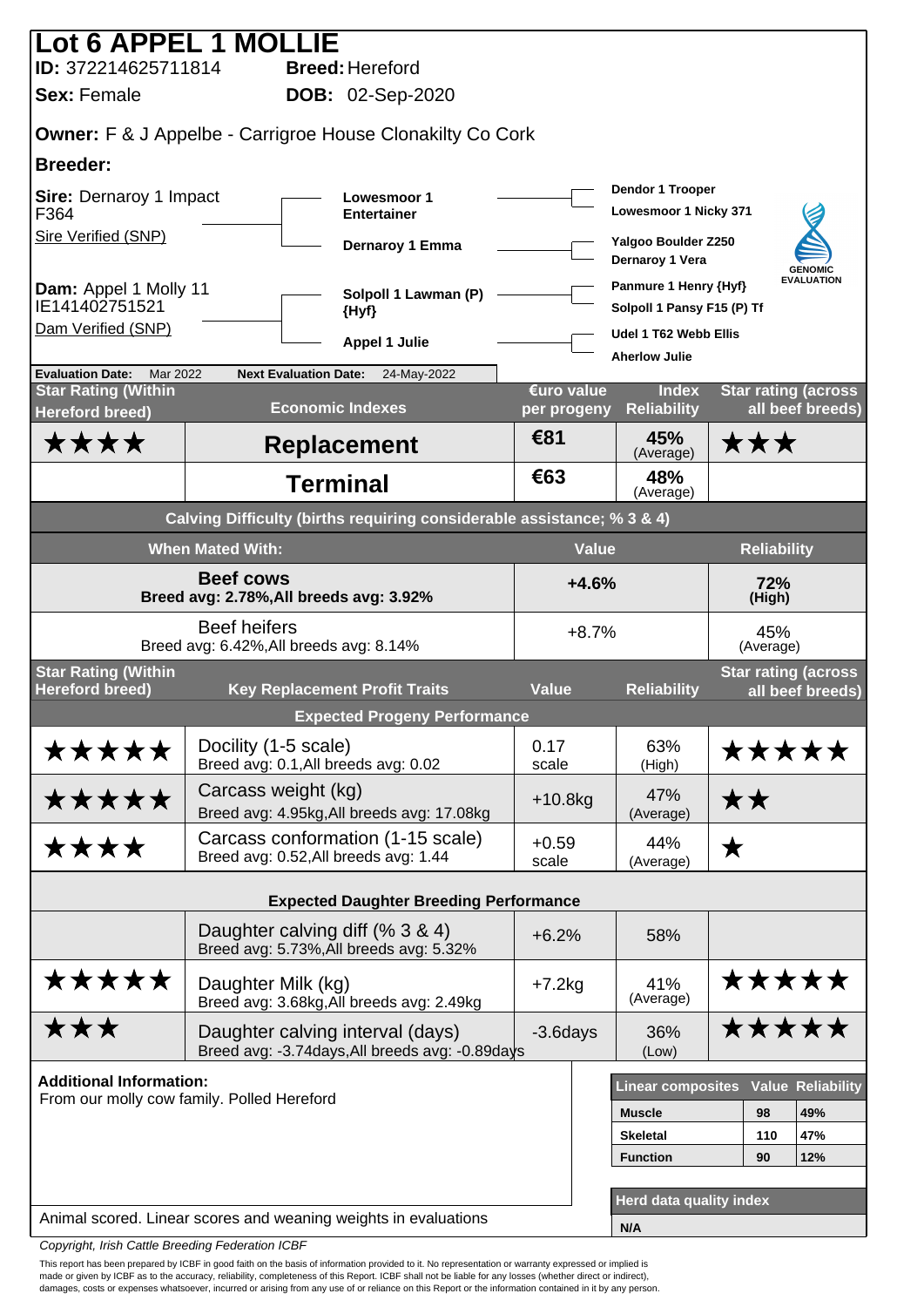| <b>Lot 7 HAZEL GROVE GIGI</b>                                  |                                                              |                                                                        |                           |                                                         |                                                |
|----------------------------------------------------------------|--------------------------------------------------------------|------------------------------------------------------------------------|---------------------------|---------------------------------------------------------|------------------------------------------------|
| ID: 372214428240029                                            |                                                              | <b>Breed: Hereford</b>                                                 |                           |                                                         |                                                |
| <b>Sex: Female</b>                                             |                                                              | <b>DOB: 02-Sep-2020</b>                                                |                           |                                                         |                                                |
|                                                                |                                                              | <b>Owner: Dermot Whelton - Cullane West Leap Skibbereen Co Cork</b>    |                           |                                                         |                                                |
| <b>Breeder:</b>                                                |                                                              |                                                                        |                           |                                                         |                                                |
| Sire: Gageboro Morgan<br><b>GGM</b>                            |                                                              | <b>Gageboro Eugenic</b>                                                |                           | <b>Churchill Storm V583</b><br>Gageboro Blanche (X)     |                                                |
| Sire Verified (SNP)                                            |                                                              | <b>Gageboro Jubilee</b>                                                |                           | <b>Bowmont Storm A584</b><br>Gageboro Faun              | <b>GENOMIC</b>                                 |
| Dam: Hazel Grove Ella<br>372214428280016                       |                                                              | F.H. William {Hyf}                                                     |                           | <b>Yarram Unique F181</b><br><b>F.H. Blossom Celine</b> | <b>EVALUATION</b>                              |
| Dam Verified (SNP)                                             |                                                              | <b>Hazel Grove Bella</b>                                               |                           | <b>Trillick Best</b><br><b>Newstar Libra</b>            |                                                |
| Mar 2022<br><b>Evaluation Date:</b>                            | <b>Next Evaluation Date:</b>                                 | 24-May-2022                                                            |                           |                                                         |                                                |
| <b>Star Rating (Within</b><br><b>Hereford breed)</b>           |                                                              | <b>Economic Indexes</b>                                                | €uro value<br>per progeny | <b>Index</b><br><b>Reliability</b>                      | <b>Star rating (across</b><br>all beef breeds) |
| *****                                                          |                                                              | <b>Replacement</b>                                                     | €101                      | 49%<br>(Average)                                        | ****                                           |
|                                                                |                                                              | <b>Terminal</b>                                                        | €33                       | 51%<br>(Average)                                        |                                                |
|                                                                |                                                              | Calving Difficulty (births requiring considerable assistance; % 3 & 4) |                           |                                                         |                                                |
|                                                                | <b>When Mated With:</b>                                      |                                                                        |                           | <b>Value</b>                                            | <b>Reliability</b>                             |
| <b>Beef cows</b><br>Breed avg: 2.78%, All breeds avg: 3.92%    |                                                              |                                                                        | $+3.4%$                   |                                                         | 71%<br>(High)                                  |
| <b>Beef heifers</b><br>Breed avg: 6.42%, All breeds avg: 8.14% |                                                              |                                                                        | $+6.9%$                   |                                                         | 54%<br>(Average)                               |
| <b>Star Rating (Within</b><br><b>Hereford breed)</b>           |                                                              | <b>Key Replacement Profit Traits</b>                                   | <b>Value</b>              | <b>Reliability</b>                                      | <b>Star rating (across</b><br>all beef breeds) |
|                                                                |                                                              | <b>Expected Progeny Performance</b>                                    |                           |                                                         |                                                |
| ****                                                           | Docility (1-5 scale)<br>Breed avg: 0.1, All breeds avg: 0.02 |                                                                        | 0.13<br>scale             | 46%<br>(Average)                                        | *****                                          |
| ★★                                                             | Carcass weight (kg)                                          | Breed avg: 4.95kg, All breeds avg: 17.08kg                             | $+1.9kg$                  | 50%<br>(Average)                                        | $\bigstar$                                     |
| ★★★                                                            | Breed avg: 0.52, All breeds avg: 1.44                        | Carcass conformation (1-15 scale)                                      | $+0.54$<br>scale          | 46%<br>(Average)                                        | $\bigstar$                                     |
|                                                                |                                                              | <b>Expected Daughter Breeding Performance</b>                          |                           |                                                         |                                                |
|                                                                |                                                              |                                                                        |                           |                                                         |                                                |
|                                                                | Daughter calving diff (% 3 & 4)                              | Breed avg: 5.73%, All breeds avg: 5.32%                                | $+4.5%$                   | 64%                                                     |                                                |
| ****                                                           | Daughter Milk (kg)                                           | Breed avg: 3.68kg, All breeds avg: 2.49kg                              | $+4.8kg$                  | 47%<br>(Average)                                        | ****                                           |
| *****                                                          | Daughter calving interval (days)                             | Breed avg: -3.74days, All breeds avg: -0.89days                        | $-5.11$ days              | 43%<br>(Average)                                        | *****                                          |
| <b>Additional Information:</b>                                 |                                                              |                                                                        |                           |                                                         | Linear composites Value Reliability            |
|                                                                |                                                              |                                                                        |                           | <b>Muscle</b>                                           |                                                |
|                                                                |                                                              |                                                                        |                           | <b>Skeletal</b>                                         |                                                |
|                                                                |                                                              |                                                                        |                           | <b>Function</b>                                         |                                                |
| Animal not scored.                                             |                                                              |                                                                        |                           | Herd data quality index                                 |                                                |
|                                                                |                                                              |                                                                        |                           | N/A                                                     |                                                |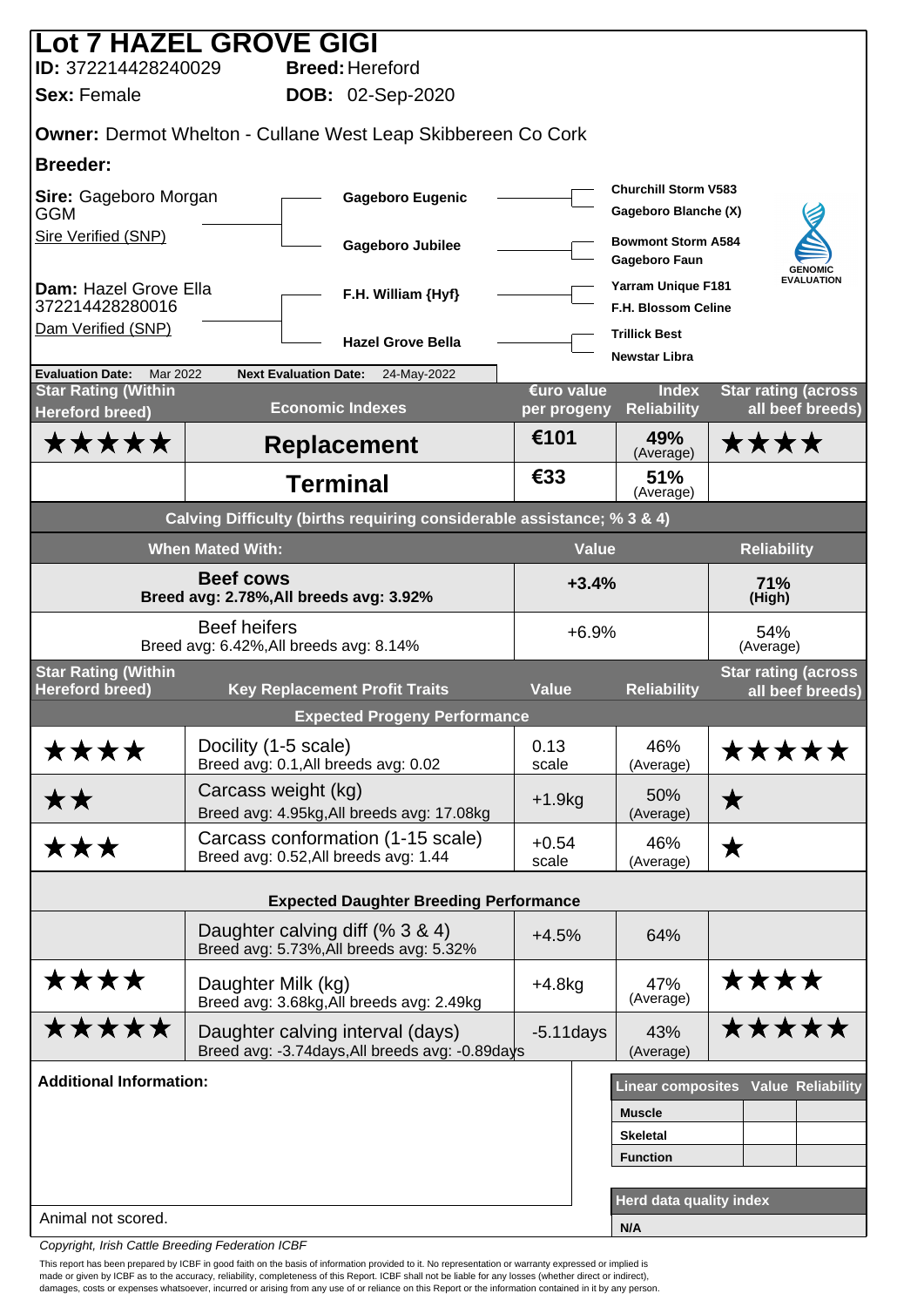|                                                                        | <b>Lot 8 GURTERAGH POPPY 924</b>                                                    |                           |                                                           |                                                 |  |  |  |
|------------------------------------------------------------------------|-------------------------------------------------------------------------------------|---------------------------|-----------------------------------------------------------|-------------------------------------------------|--|--|--|
| ID: 372213625360924                                                    | <b>Breed: Hereford</b>                                                              |                           |                                                           |                                                 |  |  |  |
| <b>Sex: Female</b><br><b>DOB: 09-Sep-2020</b>                          |                                                                                     |                           |                                                           |                                                 |  |  |  |
|                                                                        | <b>Owner: Timothy Breen - Knockeenadillane Kiskeam Mallow Co Cork</b>               |                           |                                                           |                                                 |  |  |  |
|                                                                        | Breeder: Michael O'Keeffe - Gurteragh Newmarket Co Cork                             |                           |                                                           |                                                 |  |  |  |
| Sire: Gurteragh Rambo 700 Et $\Gamma$<br>IE151205850700                | <b>Trillick Best</b>                                                                |                           | <b>Ballyaville Nairn</b><br><b>Trillick Bess</b>          |                                                 |  |  |  |
| Sire Verified (SNP)                                                    | <b>Quinsboro Rose 1st</b>                                                           |                           | <b>Tibradden Adema</b><br>Quinsboro Eva 12th              | <b>GENOMIC</b>                                  |  |  |  |
| Dam: Gurteragh Hazel 771<br>372213625320771                            | Killycormac Zebo Et                                                                 |                           | <b>Bishophill General</b><br><b>Balleen Prettymaid 19</b> | <b>EVALUATION</b>                               |  |  |  |
| Dam Verified (SNP)                                                     | <b>Gurteragh Petal 684</b>                                                          |                           | F.H. Noel Et<br><b>Gurteragh Judy</b>                     |                                                 |  |  |  |
| <b>Evaluation Date:</b><br>Mar 2022                                    | <b>Next Evaluation Date:</b><br>24-May-2022                                         |                           |                                                           |                                                 |  |  |  |
| <b>Star Rating (Within</b><br><b>Hereford breed)</b>                   | <b>Economic Indexes</b>                                                             | €uro value<br>per progeny | <b>Index</b><br><b>Reliability</b>                        | <b>Star rating (across)</b><br>all beef breeds) |  |  |  |
| ★★                                                                     | <b>Replacement</b>                                                                  | €61                       | 42%<br>(Average)                                          | ★★                                              |  |  |  |
|                                                                        | <b>Terminal</b>                                                                     | €57                       | 44%<br>(Average)                                          |                                                 |  |  |  |
| Calving Difficulty (births requiring considerable assistance; % 3 & 4) |                                                                                     |                           |                                                           |                                                 |  |  |  |
|                                                                        | <b>When Mated With:</b>                                                             |                           | <b>Value</b><br><b>Reliability</b>                        |                                                 |  |  |  |
| <b>Beef cows</b><br>Breed avg: 2.78%, All breeds avg: 3.92%            |                                                                                     |                           | $+1.8%$<br>68%<br>(High)                                  |                                                 |  |  |  |
|                                                                        | <b>Beef heifers</b><br>Breed avg: 6.42%, All breeds avg: 8.14%                      | $+3.7%$                   |                                                           | 52%<br>(Average)                                |  |  |  |
| <b>Star Rating (Within</b><br><b>Hereford breed)</b>                   | <b>Key Replacement Profit Traits</b>                                                | <b>Value</b>              | <b>Reliability</b>                                        | <b>Star rating (across</b><br>all beef breeds)  |  |  |  |
|                                                                        | <b>Expected Progeny Performance</b>                                                 |                           |                                                           |                                                 |  |  |  |
| *****                                                                  | Docility (1-5 scale)<br>Breed avg: 0.1, All breeds avg: 0.02                        | 0.15<br>scale             | 41%<br>(Average)                                          | *****                                           |  |  |  |
| *****                                                                  | Carcass weight (kg)<br>Breed avg: 4.95kg, All breeds avg: 17.08kg                   | $+10kg$                   | 41%<br>(Average)                                          | ★★                                              |  |  |  |
| <b>**</b>                                                              | Carcass conformation (1-15 scale)<br>Breed avg: 0.52, All breeds avg: 1.44          | $+0.42$<br>scale          | 39%<br>(Low)                                              | ★                                               |  |  |  |
|                                                                        |                                                                                     |                           |                                                           |                                                 |  |  |  |
|                                                                        | <b>Expected Daughter Breeding Performance</b>                                       |                           |                                                           |                                                 |  |  |  |
|                                                                        | Daughter calving diff (% 3 & 4)<br>Breed avg: 5.73%, All breeds avg: 5.32%          | $+7.2%$                   | 60%                                                       |                                                 |  |  |  |
| ★★★                                                                    | Daughter Milk (kg)<br>Breed avg: 3.68kg, All breeds avg: 2.49kg                     | $+3.8kg$                  | 38%<br>(Low)                                              | ****                                            |  |  |  |
| ★                                                                      | Daughter calving interval (days)<br>Breed avg: -3.74days, All breeds avg: -0.89days | $-2.17$ days              | 37%<br>(Low)                                              | ****                                            |  |  |  |
| <b>Additional Information:</b>                                         |                                                                                     |                           |                                                           | Linear composites Value Reliability             |  |  |  |
| Incalf to 5 star stockbull                                             |                                                                                     |                           | <b>Muscle</b>                                             |                                                 |  |  |  |
|                                                                        |                                                                                     |                           | <b>Skeletal</b>                                           |                                                 |  |  |  |
|                                                                        |                                                                                     |                           | <b>Function</b>                                           |                                                 |  |  |  |
|                                                                        |                                                                                     |                           | Herd data quality index                                   |                                                 |  |  |  |
| Animal not scored.                                                     |                                                                                     |                           | N/A                                                       |                                                 |  |  |  |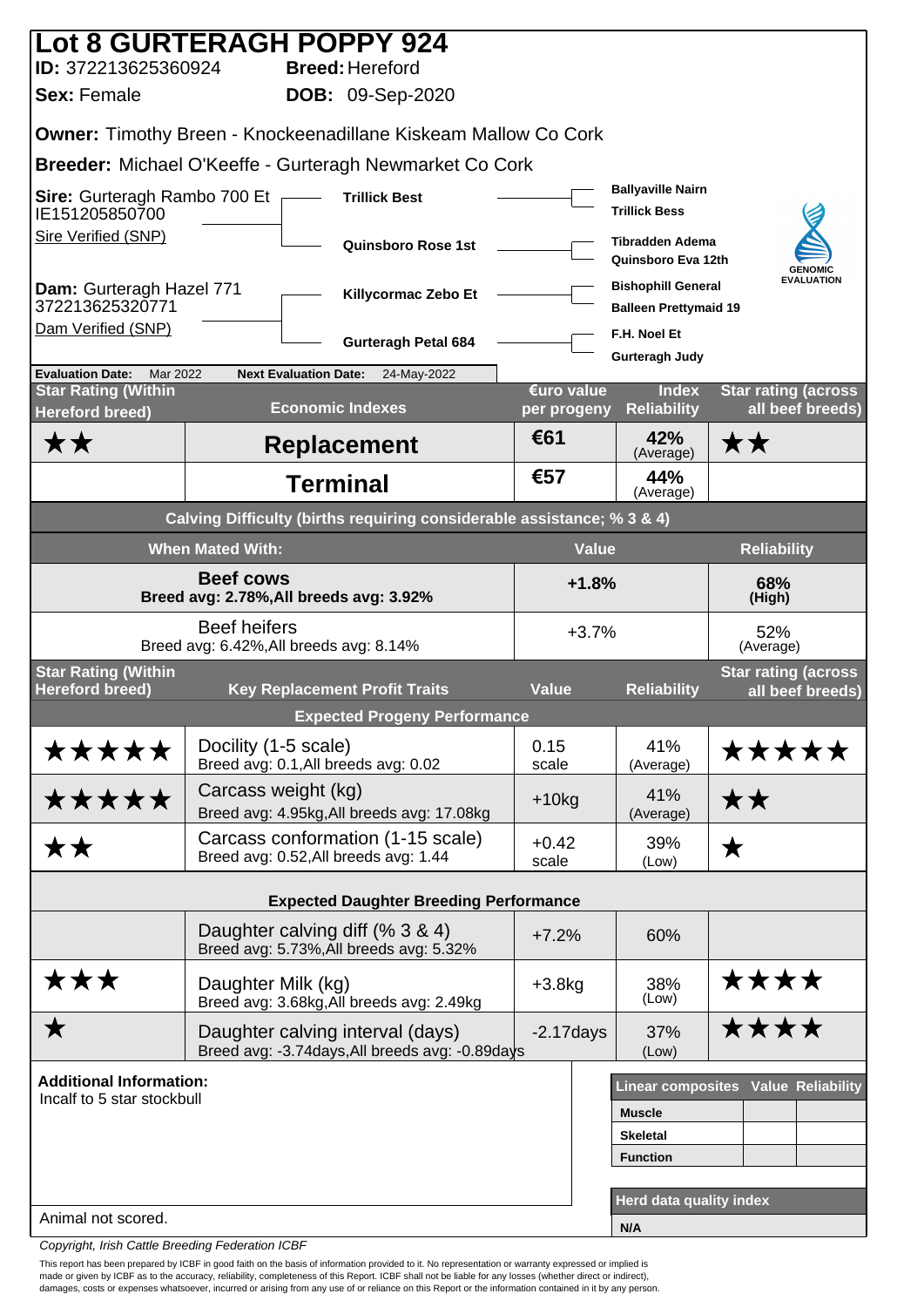|                                                             |                                                                | Lot 9 HAZEL GROVEPOLL 1 GEMINI                                         |                           |                                                       |                                                |
|-------------------------------------------------------------|----------------------------------------------------------------|------------------------------------------------------------------------|---------------------------|-------------------------------------------------------|------------------------------------------------|
| ID: 372214428290033<br><b>Sex: Female</b>                   |                                                                | <b>Breed: Hereford</b><br><b>DOB: 10-Sep-2020</b>                      |                           |                                                       |                                                |
|                                                             |                                                                |                                                                        |                           |                                                       |                                                |
|                                                             |                                                                | <b>Owner: Dermot Whelton - Cullane West Leap Skibbereen Co Cork</b>    |                           |                                                       |                                                |
| <b>Breeder:</b>                                             |                                                                |                                                                        |                           | <b>Baybridge 1 Atlas</b>                              |                                                |
| <b>Sire:</b> Normanton 1 Laertes Et {Hyf}-<br><b>HE4287</b> |                                                                | <b>Romany 1 Distiller</b><br>A84 D53                                   |                           | Romany 1 Mink L46 T20                                 |                                                |
| <b>Sire Verified (SNP)</b>                                  |                                                                | Normanton 1 Jews Ear<br>C <sub>21</sub>                                |                           | Doonbiddie Hustler (P)<br><b>Hillrow 1 Jemina U43</b> | <b>GENOMIC</b>                                 |
| Dam: Imokillypoll 1 Sarah 3<br>372214464821527              |                                                                | Gageboro Morgan                                                        |                           | <b>Gageboro Eugenic</b><br><b>Gageboro Jubilee</b>    | <b>EVALUATION</b>                              |
| Dam Verified (SNP)                                          |                                                                | Imokillypoll 1                                                         |                           | Romany 1 Captain R22 C1                               |                                                |
| <b>Evaluation Date:</b><br>Mar 2022                         | <b>Next Evaluation Date:</b>                                   | <b>Dutchess Et</b><br>24-May-2022                                      |                           | Dorepoll 1 R 51 Duchess 525                           |                                                |
| <b>Star Rating (Within</b><br><b>Hereford breed)</b>        |                                                                | <b>Economic Indexes</b>                                                | €uro value<br>per progeny | <b>Index</b><br><b>Reliability</b>                    | <b>Star rating (across</b><br>all beef breeds) |
| *****                                                       |                                                                | <b>Replacement</b>                                                     | €110                      | 43%<br>(Average)                                      | ****                                           |
|                                                             |                                                                | <b>Terminal</b>                                                        | €71                       | 47%<br>(Average)                                      |                                                |
|                                                             |                                                                | Calving Difficulty (births requiring considerable assistance; % 3 & 4) |                           |                                                       |                                                |
|                                                             | <b>When Mated With:</b>                                        |                                                                        | <b>Value</b>              |                                                       | <b>Reliability</b>                             |
| <b>Beef cows</b><br>Breed avg: 2.78%, All breeds avg: 3.92% |                                                                |                                                                        |                           | 72%<br>$+3.5%$<br>(High)                              |                                                |
|                                                             | <b>Beef heifers</b><br>Breed avg: 6.42%, All breeds avg: 8.14% |                                                                        | $+5.9%$                   |                                                       | 44%<br>(Average)                               |
| <b>Star Rating (Within</b><br><b>Hereford breed)</b>        |                                                                | <b>Key Replacement Profit Traits</b>                                   | <b>Value</b>              | <b>Reliability</b>                                    | <b>Star rating (across</b><br>all beef breeds) |
|                                                             |                                                                | <b>Expected Progeny Performance</b>                                    |                           |                                                       |                                                |
| *****                                                       | Docility (1-5 scale)<br>Breed avg: 0.1, All breeds avg: 0.02   |                                                                        | 0.27<br>scale             | 43%<br>(Average)                                      | *****                                          |
| *****                                                       | Carcass weight (kg)                                            | Breed avg: 4.95kg, All breeds avg: 17.08kg                             | $+10.7kg$                 | 44%<br>(Average)                                      | ★★                                             |
| *****                                                       | Breed avg: 0.52, All breeds avg: 1.44                          | Carcass conformation (1-15 scale)                                      | $+0.68$<br>scale          | 43%<br>(Average)                                      | ★                                              |
|                                                             |                                                                | <b>Expected Daughter Breeding Performance</b>                          |                           |                                                       |                                                |
|                                                             | Daughter calving diff (% 3 & 4)                                |                                                                        | $+5.7%$                   | 57%                                                   |                                                |
|                                                             |                                                                | Breed avg: 5.73%, All breeds avg: 5.32%                                |                           |                                                       |                                                |
| ****                                                        | Daughter Milk (kg)                                             | Breed avg: 3.68kg, All breeds avg: 2.49kg                              | $+4.6kg$                  | 41%<br>(Average)                                      | ****                                           |
| ★★★                                                         | Daughter calving interval (days)                               | Breed avg: -3.74days, All breeds avg: -0.89days                        | $-3.5$ days               | 36%<br>(Low)                                          | *****                                          |
| <b>Additional Information:</b>                              |                                                                |                                                                        |                           |                                                       | <b>Linear composites Value Reliability</b>     |
|                                                             |                                                                |                                                                        |                           | <b>Muscle</b>                                         |                                                |
|                                                             |                                                                |                                                                        |                           | <b>Skeletal</b><br><b>Function</b>                    |                                                |
|                                                             |                                                                |                                                                        |                           |                                                       |                                                |
| Animal not scored.                                          |                                                                |                                                                        |                           | Herd data quality index                               |                                                |
|                                                             |                                                                |                                                                        |                           | N/A                                                   |                                                |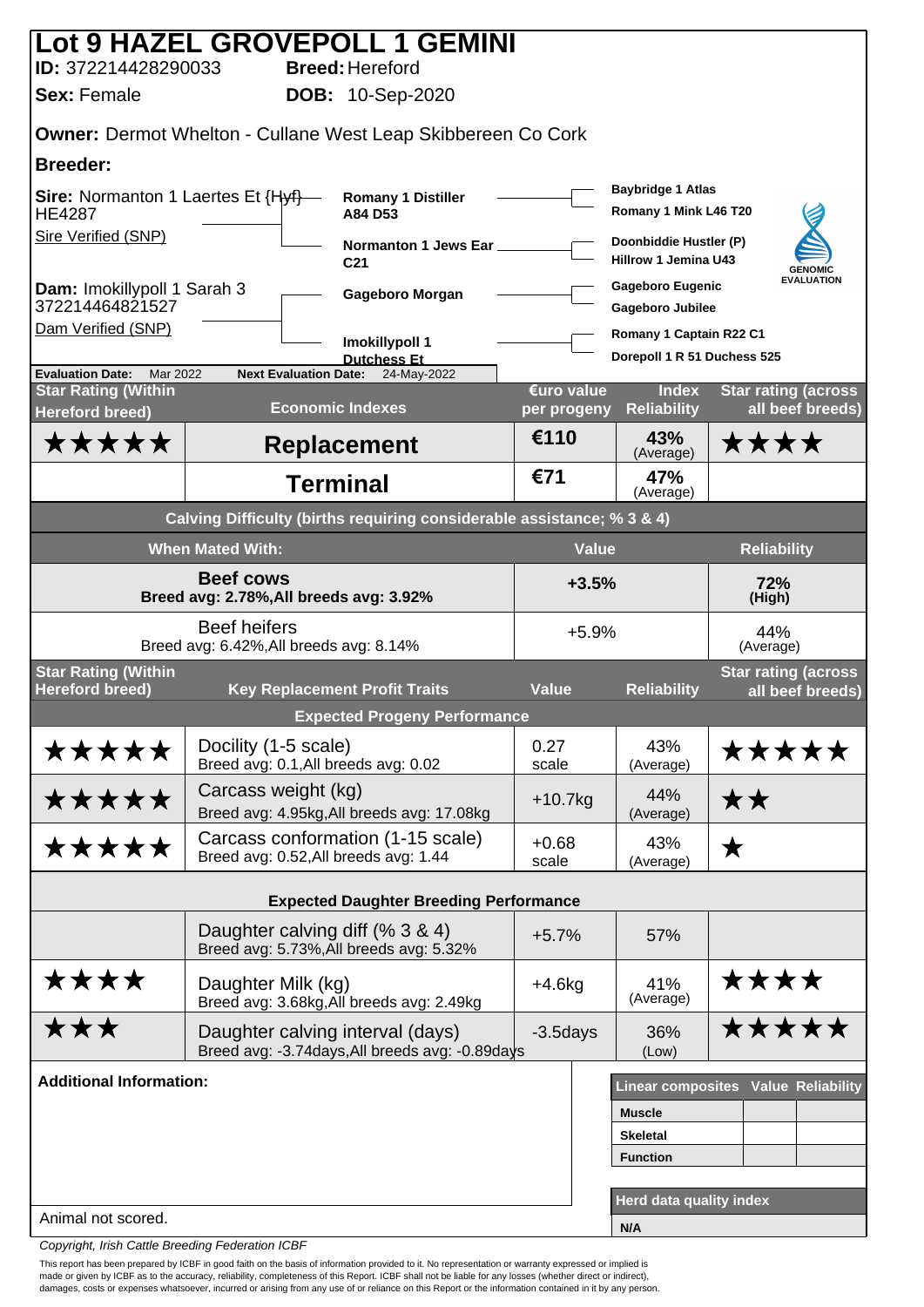|                                                                        |                                                             | <b>Lot 10 BUTLERSTOWN MAISIE</b>                                                    |                           |                                                           |                                                |  |  |
|------------------------------------------------------------------------|-------------------------------------------------------------|-------------------------------------------------------------------------------------|---------------------------|-----------------------------------------------------------|------------------------------------------------|--|--|
| ID: 372226067350022<br><b>Sex: Female</b>                              |                                                             | <b>Breed: Hereford</b><br><b>DOB:</b> 17-Dec-2020                                   |                           |                                                           |                                                |  |  |
|                                                                        |                                                             |                                                                                     |                           |                                                           |                                                |  |  |
|                                                                        |                                                             | <b>Owner: Shane O Driscoll - Butlerstown North Bandon Co Cork</b>                   |                           |                                                           |                                                |  |  |
| <b>Breeder:</b>                                                        |                                                             |                                                                                     |                           |                                                           |                                                |  |  |
| Sire: Gurteragh Raider 782 Et<br>372213625350782                       |                                                             | <b>Balleen Bonus</b>                                                                |                           | <b>Gageboro Eugenic</b><br><b>Balleen Pansy 33</b>        |                                                |  |  |
| <b>Sire Verified (SNP)</b>                                             |                                                             | <b>Oldcastletown Red</b><br><b>Robin</b>                                            |                           | Bor Red Robin 2nd (X)<br><b>Oldcastletown Winnie</b>      | <b>GENOMIC</b>                                 |  |  |
| <b>Dam: Kilsunny Lass Millie</b><br>IE331396541517                     |                                                             | <b>Cill Cormaic Kasper</b>                                                          |                           | <b>Cill Cormaic Lotto</b><br>Lislaughtin Piscies 34th (X) | <b>EVALUATION</b>                              |  |  |
|                                                                        |                                                             | Kilsunny Lass Jenna                                                                 |                           | <b>Glaslough Judge</b><br><b>Kilsunny Scarlets Dove</b>   |                                                |  |  |
| Mar 2022<br><b>Evaluation Date:</b>                                    |                                                             | <b>Next Evaluation Date:</b><br>24-May-2022                                         |                           |                                                           |                                                |  |  |
| <b>Star Rating (Within</b><br><b>Hereford breed)</b>                   |                                                             | <b>Economic Indexes</b>                                                             | €uro value<br>per progeny | <b>Index</b><br><b>Reliability</b>                        | <b>Star rating (across</b><br>all beef breeds) |  |  |
| *****                                                                  |                                                             | <b>Replacement</b>                                                                  | €100                      | 42%<br>(Average)                                          | ****                                           |  |  |
|                                                                        |                                                             | <b>Terminal</b>                                                                     | €54                       | 45%<br>(Average)                                          |                                                |  |  |
| Calving Difficulty (births requiring considerable assistance; % 3 & 4) |                                                             |                                                                                     |                           |                                                           |                                                |  |  |
|                                                                        | <b>When Mated With:</b>                                     |                                                                                     | <b>Value</b>              |                                                           | <b>Reliability</b>                             |  |  |
|                                                                        | <b>Beef cows</b><br>Breed avg: 2.78%, All breeds avg: 3.92% | $+2.2%$                                                                             |                           | 70%<br>(High)                                             |                                                |  |  |
|                                                                        | <b>Beef heifers</b>                                         | Breed avg: 6.42%, All breeds avg: 8.14%                                             | $+6.5%$                   |                                                           | 47%<br>(Average)                               |  |  |
| <b>Star Rating (Within</b><br><b>Hereford breed)</b>                   |                                                             | <b>Key Replacement Profit Traits</b>                                                | <b>Value</b>              | <b>Reliability</b>                                        | <b>Star rating (across</b><br>all beef breeds) |  |  |
|                                                                        |                                                             | <b>Expected Progeny Performance</b>                                                 |                           |                                                           |                                                |  |  |
| ****                                                                   | Docility (1-5 scale)                                        | Breed avg: 0.1, All breeds avg: 0.02                                                | 0.12<br>scale             | 37%<br>(Low)                                              | <b>*****</b>                                   |  |  |
| ★★★                                                                    | Carcass weight (kg)                                         | Breed avg: 4.95kg, All breeds avg: 17.08kg                                          | $+4.9kg$                  | 41%<br>(Average)                                          | ★                                              |  |  |
| <b>**</b>                                                              |                                                             | Carcass conformation (1-15 scale)<br>Breed avg: 0.52, All breeds avg: 1.44          | $+0.42$<br>scale          | 38%<br>(Low)                                              | ★                                              |  |  |
|                                                                        |                                                             | <b>Expected Daughter Breeding Performance</b>                                       |                           |                                                           |                                                |  |  |
|                                                                        |                                                             | Daughter calving diff (% 3 & 4)<br>Breed avg: 5.73%, All breeds avg: 5.32%          | $+6.1%$                   | 59%                                                       |                                                |  |  |
| *****                                                                  | Daughter Milk (kg)                                          | Breed avg: 3.68kg, All breeds avg: 2.49kg                                           | $+7.7$ kg                 | 40%<br>(Average)                                          | *****                                          |  |  |
| *****                                                                  |                                                             | Daughter calving interval (days)<br>Breed avg: -3.74days, All breeds avg: -0.89days | $-5.37$ days              | 36%<br>(Low)                                              | *****                                          |  |  |
| <b>Additional Information:</b>                                         |                                                             |                                                                                     |                           |                                                           | <b>Linear composites Value Reliability</b>     |  |  |
|                                                                        |                                                             |                                                                                     |                           | <b>Muscle</b>                                             |                                                |  |  |
|                                                                        |                                                             |                                                                                     |                           | <b>Skeletal</b>                                           |                                                |  |  |
|                                                                        |                                                             |                                                                                     |                           | <b>Function</b>                                           |                                                |  |  |
| Animal not scored.                                                     |                                                             |                                                                                     |                           | Herd data quality index                                   |                                                |  |  |
|                                                                        |                                                             |                                                                                     |                           | N/A                                                       |                                                |  |  |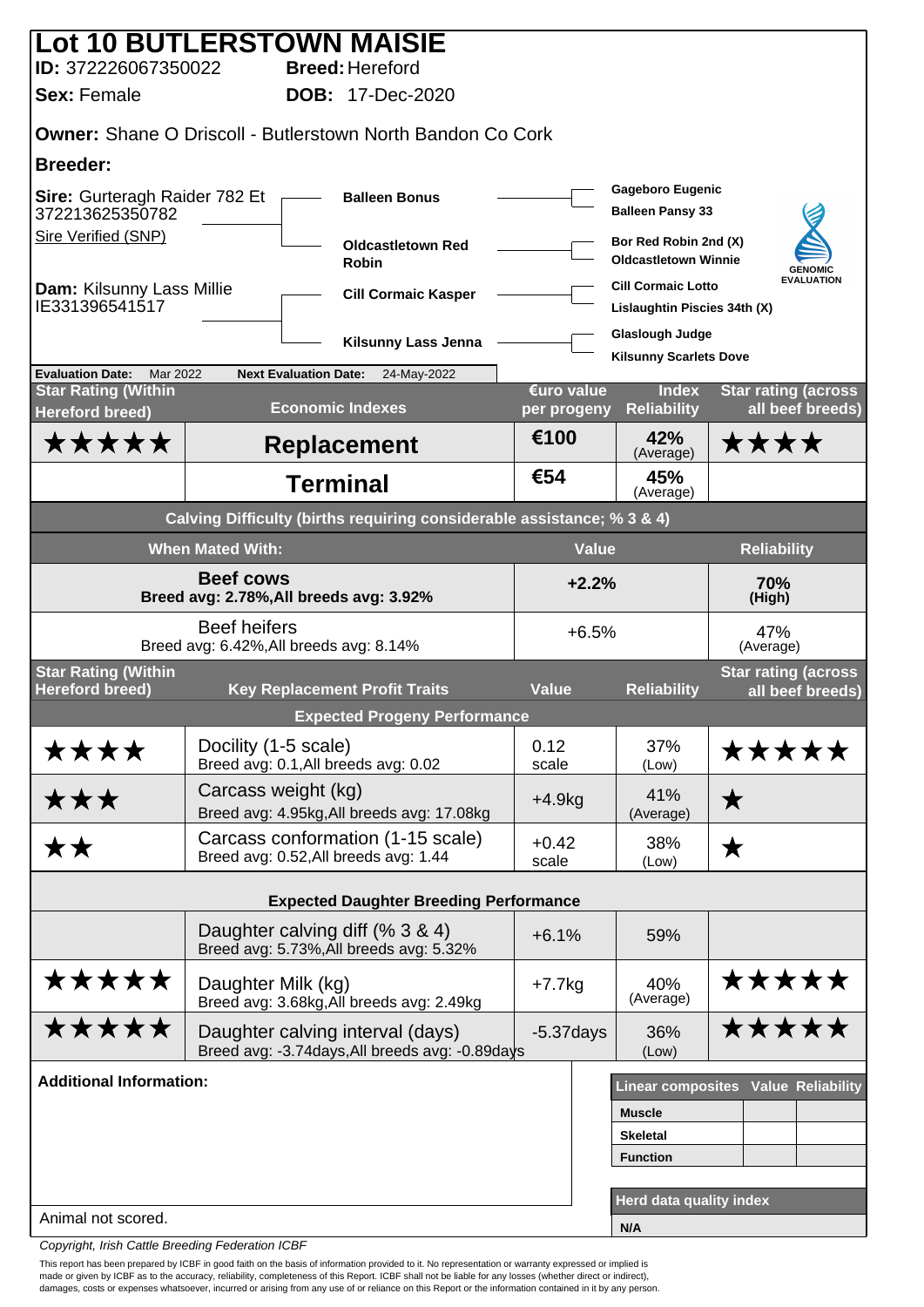| Lot 11 GURTERAGH ANGEL 948                                                                                                                                                                                                  |                                                                |                              |                                                                            |                         |                                                     |                                                  |                                                |
|-----------------------------------------------------------------------------------------------------------------------------------------------------------------------------------------------------------------------------|----------------------------------------------------------------|------------------------------|----------------------------------------------------------------------------|-------------------------|-----------------------------------------------------|--------------------------------------------------|------------------------------------------------|
| ID: 372213625350948                                                                                                                                                                                                         |                                                                |                              | <b>Breed: Hereford</b>                                                     |                         |                                                     |                                                  |                                                |
| <b>Sex: Female</b>                                                                                                                                                                                                          |                                                                |                              | <b>DOB: 02-Feb-2021</b>                                                    |                         |                                                     |                                                  |                                                |
| <b>Owner: Michael O'Keeffe - Gurteragh Newmarket Co Cork</b>                                                                                                                                                                |                                                                |                              |                                                                            |                         |                                                     |                                                  |                                                |
| <b>Breeder:</b>                                                                                                                                                                                                             |                                                                |                              |                                                                            |                         |                                                     |                                                  |                                                |
| Sire: Gurteragh Rambo 700 Et<br>IE151205850700                                                                                                                                                                              |                                                                |                              | <b>Trillick Best</b>                                                       |                         |                                                     | <b>Ballyaville Nairn</b><br><b>Trillick Bess</b> |                                                |
| <b>Sire Verified (SNP)</b>                                                                                                                                                                                                  |                                                                |                              | <b>Quinsboro Rose 1st</b>                                                  |                         |                                                     | <b>Tibradden Adema</b><br>Quinsboro Eva 12th     |                                                |
| Dam: Gurteragh Pamela 670<br>IE151205890670                                                                                                                                                                                 |                                                                |                              | F.H. Noel Et                                                               |                         |                                                     | Dunrobin 603 87j<br>Rvh Silver 26e Miss 27g      |                                                |
| Dam Verified (SNP)                                                                                                                                                                                                          |                                                                |                              | <b>Gurteragh Eileen</b>                                                    |                         |                                                     | <b>Balleen Generator 6th E T Hyf</b>             |                                                |
| <b>Evaluation Date:</b><br>Mar 2022                                                                                                                                                                                         |                                                                | <b>Next Evaluation Date:</b> | 24-May-2022                                                                |                         |                                                     | <b>Sherlock Violet</b>                           |                                                |
| <b>Star Rating (Within</b><br><b>Hereford breed)</b>                                                                                                                                                                        |                                                                |                              | <b>Economic Indexes</b>                                                    |                         | €uro value<br>per progeny                           | <b>Index</b><br><b>Reliability</b>               | <b>Star rating (across</b><br>all beef breeds) |
| ★★★                                                                                                                                                                                                                         |                                                                |                              | <b>Replacement</b>                                                         |                         | €74                                                 | 20%<br>(Low)                                     | ★★                                             |
|                                                                                                                                                                                                                             |                                                                | <b>Terminal</b>              |                                                                            |                         | €49                                                 | 23%<br>(Low)                                     |                                                |
|                                                                                                                                                                                                                             |                                                                |                              | Calving Difficulty (births requiring considerable assistance; % 3 & 4)     |                         |                                                     |                                                  |                                                |
|                                                                                                                                                                                                                             | <b>When Mated With:</b>                                        |                              |                                                                            |                         | <b>Value</b>                                        |                                                  | <b>Reliability</b>                             |
| <b>Beef cows</b><br>Breed avg: 2.78%, All breeds avg: 3.92%                                                                                                                                                                 |                                                                |                              |                                                                            | $+2.3%$<br>31%<br>(Low) |                                                     |                                                  |                                                |
|                                                                                                                                                                                                                             | <b>Beef heifers</b><br>Breed avg: 6.42%, All breeds avg: 8.14% |                              |                                                                            |                         | $+5.8%$                                             |                                                  | 12%<br>(V Low)                                 |
| <b>Star Rating (Within</b><br><b>Hereford breed)</b>                                                                                                                                                                        |                                                                |                              | <b>Key Replacement Profit Traits</b>                                       |                         | <b>Value</b>                                        | <b>Reliability</b>                               | <b>Star rating (across</b><br>all beef breeds) |
|                                                                                                                                                                                                                             |                                                                |                              | <b>Expected Progeny Performance</b>                                        |                         |                                                     |                                                  |                                                |
| ****                                                                                                                                                                                                                        | Docility (1-5 scale)                                           |                              | Breed avg: 0.1, All breeds avg: 0.02                                       |                         | 0.13<br>scale                                       | 34%<br>(Low)                                     | *****                                          |
| ****                                                                                                                                                                                                                        | Carcass weight (kg)                                            |                              | Breed avg: 4.95kg, All breeds avg: 17.08kg                                 |                         | $+8.2kg$                                            | 24%                                              | ★                                              |
|                                                                                                                                                                                                                             |                                                                |                              | Carcass conformation (1-15 scale)                                          |                         | $+0.42$                                             | (Low)<br>22%                                     |                                                |
| <b>**</b>                                                                                                                                                                                                                   |                                                                |                              | Breed avg: 0.52, All breeds avg: 1.44                                      |                         | scale                                               | (Low)                                            | ★                                              |
|                                                                                                                                                                                                                             |                                                                |                              | <b>Expected Daughter Breeding Performance</b>                              |                         |                                                     |                                                  |                                                |
|                                                                                                                                                                                                                             |                                                                |                              | Daughter calving diff (% 3 & 4)<br>Breed avg: 5.73%, All breeds avg: 5.32% |                         | $+5.2%$                                             | 13%                                              |                                                |
| ****                                                                                                                                                                                                                        | Daughter Milk (kg)                                             |                              | Breed avg: 3.68kg, All breeds avg: 2.49kg                                  |                         | $+5.1kg$                                            | 22%<br>(Low)                                     | ****                                           |
| ★                                                                                                                                                                                                                           |                                                                |                              | Daughter calving interval (days)                                           |                         | $-2.29$ days                                        | 14%<br>(V Low)                                   | ****                                           |
| Breed avg: -3.74days, All breeds avg: -0.89days<br><b>Additional Information:</b><br>Angel 948 is out of an FH Noel Dam with lots of milk. Her Sire Rambo 700<br>is our present stock bull who was Munster bull of the year |                                                                |                              |                                                                            |                         | <b>Muscle</b><br><b>Skeletal</b><br><b>Function</b> | Linear composites Value Reliability              |                                                |
| Animal not scored.                                                                                                                                                                                                          |                                                                |                              |                                                                            |                         |                                                     | Herd data quality index<br>N/A                   |                                                |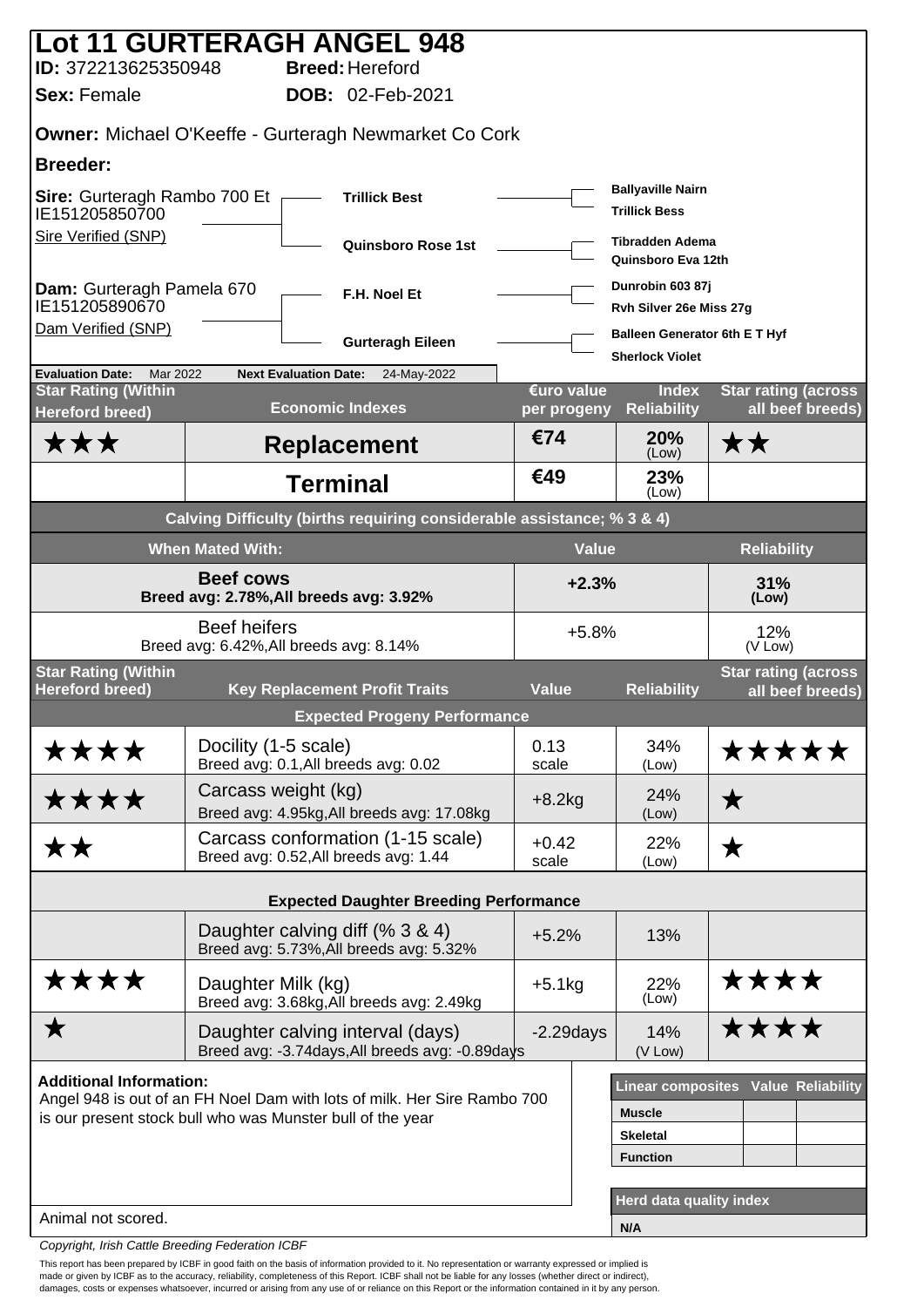|                                                      | Lot 12 APPEL 1 BLUEBERRY                                                            |                           |                                                     |                                                |
|------------------------------------------------------|-------------------------------------------------------------------------------------|---------------------------|-----------------------------------------------------|------------------------------------------------|
| ID: 372214625741841                                  | <b>Breed: Hereford</b>                                                              |                           |                                                     |                                                |
| <b>Sex: Female</b>                                   | <b>DOB: 08-Feb-2021</b>                                                             |                           |                                                     |                                                |
|                                                      | Owner: F & J Appelbe - Carrigroe House Clonakilty Co Cork                           |                           |                                                     |                                                |
| <b>Breeder:</b>                                      |                                                                                     |                           |                                                     |                                                |
| Sire: Appel 1 Star 2<br>372214625731667              | <b>Fabb 1 Northern Star</b>                                                         |                           | Square-D Tortuga 953t {Hyf}<br>Fabb 1 Snowdrop      |                                                |
| <b>Sire Verified (SNP)</b>                           | <b>Appel 1 Ann Marie</b>                                                            |                           | Udel 1 T62 Webb Ellis<br><b>Aherlow Bernie</b>      | <b>GENOMIC</b>                                 |
| Dam: Appel 1 Blueprint<br>IE141402781458             | Solpoll 1 Lawman (P)<br>{Hyf}                                                       |                           | Panmure 1 Henry {Hyf}<br>Solpoll 1 Pansy F15 (P) Tf | <b>EVALUATION</b>                              |
| Dam Verified (SNP)                                   | <b>Appel 1 Beauty</b>                                                               |                           | Udel 1 T62 Webb Ellis                               |                                                |
| <b>Evaluation Date:</b><br>Mar 2022                  | <b>Next Evaluation Date:</b><br>24-May-2022                                         |                           | Udel 1 J7 Xact Lady                                 |                                                |
| <b>Star Rating (Within</b><br><b>Hereford breed)</b> | <b>Economic Indexes</b>                                                             | €uro value<br>per progeny | <b>Index</b><br><b>Reliability</b>                  | <b>Star rating (across</b><br>all beef breeds) |
| ****                                                 | <b>Replacement</b>                                                                  | €84                       | 42%<br>(Average)                                    | ★★★                                            |
|                                                      | <b>Terminal</b>                                                                     | €47                       | 43%<br>(Average)                                    |                                                |
|                                                      | Calving Difficulty (births requiring considerable assistance; % 3 & 4)              |                           |                                                     |                                                |
|                                                      | <b>When Mated With:</b>                                                             | <b>Value</b>              |                                                     | <b>Reliability</b>                             |
|                                                      | <b>Beef cows</b><br>Breed avg: 2.78%, All breeds avg: 3.92%                         | $+5.3%$                   |                                                     | 65%<br>(High)                                  |
|                                                      | <b>Beef heifers</b><br>Breed avg: 6.42%, All breeds avg: 8.14%                      | $+6.6%$                   |                                                     | 41%<br>(Average)                               |
| <b>Star Rating (Within</b><br><b>Hereford breed)</b> | <b>Key Replacement Profit Traits</b>                                                | <b>Value</b>              | <b>Reliability</b>                                  | <b>Star rating (across</b><br>all beef breeds) |
|                                                      | <b>Expected Progeny Performance</b>                                                 |                           |                                                     |                                                |
| *****                                                | Docility (1-5 scale)<br>Breed avg: 0.1, All breeds avg: 0.02                        | 0.23<br>scale             | 40%<br>(Average)                                    | <b>*****</b>                                   |
| ★★★                                                  | Carcass weight (kg)<br>Breed avg: 4.95kg, All breeds avg: 17.08kg                   | $+4.9kg$                  | 41%<br>(Average)                                    | ★                                              |
| <b>**</b>                                            | Carcass conformation (1-15 scale)<br>Breed avg: 0.52, All breeds avg: 1.44          | $+0.48$<br>scale          | 38%<br>(Low)                                        | ★                                              |
|                                                      | <b>Expected Daughter Breeding Performance</b>                                       |                           |                                                     |                                                |
|                                                      | Daughter calving diff (% 3 & 4)<br>Breed avg: 5.73%, All breeds avg: 5.32%          | $+6.6%$                   | 56%                                                 |                                                |
| *****                                                | Daughter Milk (kg)<br>Breed avg: 3.68kg, All breeds avg: 2.49kg                     | $+7.2kg$                  | 41%<br>(Average)                                    | *****                                          |
| <b>**</b>                                            | Daughter calving interval (days)<br>Breed avg: -3.74days, All breeds avg: -0.89days | $-2.89$ days              | 34%<br>(Low)                                        | *****                                          |
| <b>Additional Information:</b>                       |                                                                                     |                           |                                                     | <b>Linear composites Value Reliability</b>     |
| Polled Heifer. Mother was a show heifer              |                                                                                     |                           | <b>Muscle</b>                                       |                                                |
|                                                      |                                                                                     |                           | <b>Skeletal</b>                                     |                                                |
|                                                      |                                                                                     |                           | <b>Function</b>                                     |                                                |
| Animal not scored.                                   |                                                                                     |                           | Herd data quality index                             |                                                |
|                                                      |                                                                                     |                           | N/A                                                 |                                                |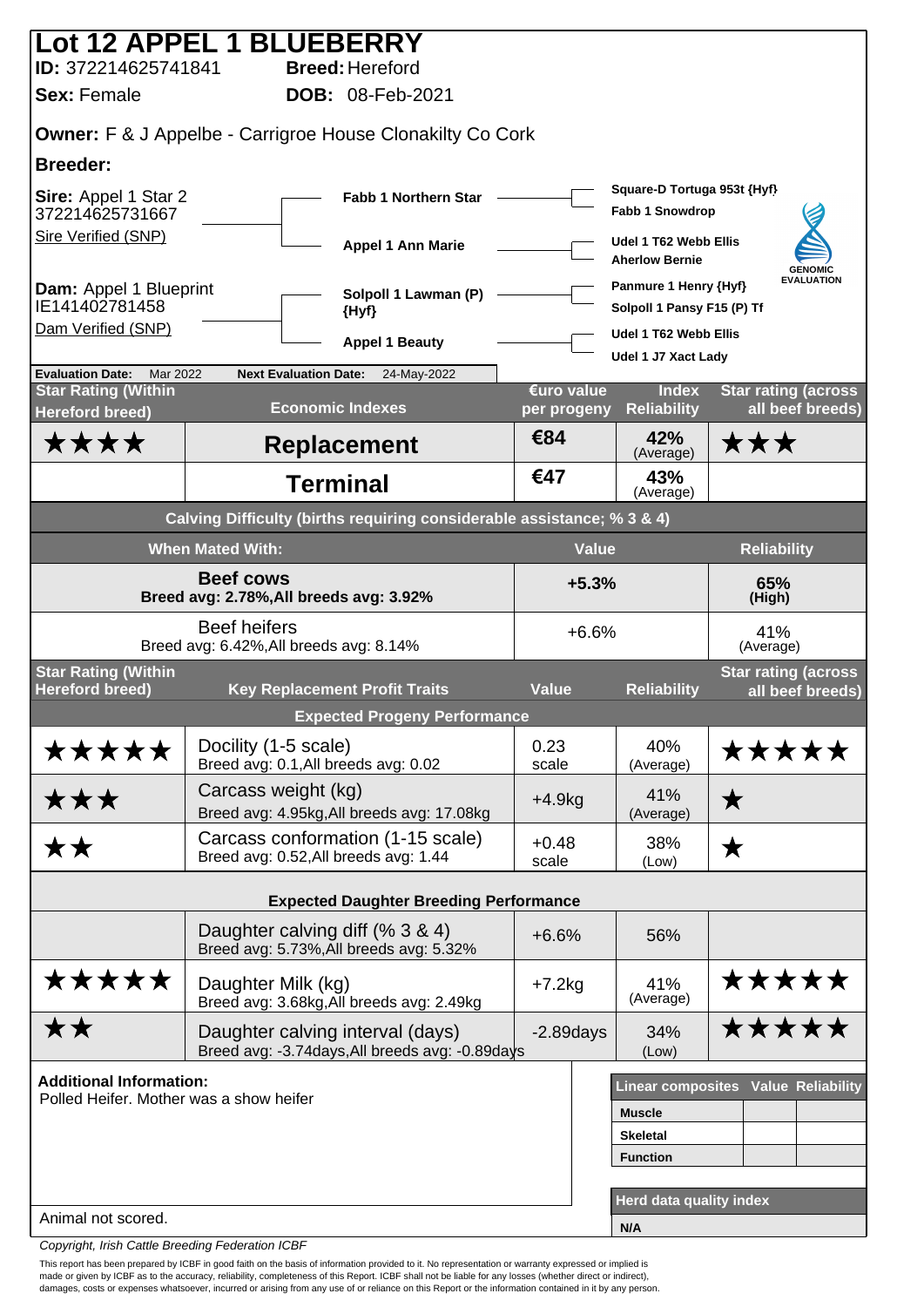| ID: 372213625380959                                                                         |                         | <b>Lot 13 GURTERAGH MELANIA 959</b><br><b>Breed: Hereford</b>                       |                           |                                                        |                                                |  |  |
|---------------------------------------------------------------------------------------------|-------------------------|-------------------------------------------------------------------------------------|---------------------------|--------------------------------------------------------|------------------------------------------------|--|--|
| <b>Sex: Female</b>                                                                          |                         | <b>DOB: 20-Feb-2021</b>                                                             |                           |                                                        |                                                |  |  |
|                                                                                             |                         | <b>Owner: Michael O'Keeffe - Gurteragh Newmarket Co Cork</b>                        |                           |                                                        |                                                |  |  |
| <b>Breeder:</b>                                                                             |                         |                                                                                     |                           |                                                        |                                                |  |  |
| <b>Sire: Gurteragh Wizard 717</b><br><b>Gurteragh Justice Et</b><br>IE151205850717<br>{Hyf} |                         |                                                                                     |                           | <b>Border General V85</b><br><b>Quinsboro Rose 1st</b> |                                                |  |  |
| <b>Sire Verified (SNP)</b>                                                                  |                         | Quinsboro Rose 2nd                                                                  |                           | <b>Tibradden Adema</b><br>Quinsboro Eva 10th           |                                                |  |  |
| Dam: Gurteragh Harley 756 Et<br>372213625330756                                             |                         | <b>Gurteragh Oakley 652</b>                                                         |                           | <b>Balleen Bonus</b><br><b>Gurteragh Judy</b>          |                                                |  |  |
| Dam Verified (SNP)                                                                          |                         | <b>Gurteragh Fantasy</b>                                                            |                           | <b>Glaslough Dandy</b><br><b>Sherlock Heather</b>      |                                                |  |  |
| <b>Evaluation Date:</b><br>Mar 2022                                                         |                         | <b>Next Evaluation Date:</b><br>24-May-2022                                         |                           |                                                        |                                                |  |  |
| <b>Star Rating (Within</b><br><b>Hereford breed)</b>                                        |                         | <b>Economic Indexes</b>                                                             | €uro value<br>per progeny | <b>Index</b><br><b>Reliability</b>                     | <b>Star rating (across</b><br>all beef breeds) |  |  |
| ****                                                                                        |                         | <b>Replacement</b>                                                                  | €90                       | 15%<br>(V Low)                                         | ★★★                                            |  |  |
|                                                                                             |                         | <b>Terminal</b>                                                                     | €73                       | 15%<br>(V Low)                                         |                                                |  |  |
|                                                                                             |                         | Calving Difficulty (births requiring considerable assistance; % 3 & 4)              |                           |                                                        |                                                |  |  |
|                                                                                             | <b>When Mated With:</b> |                                                                                     |                           | <b>Value</b>                                           | <b>Reliability</b>                             |  |  |
|                                                                                             | <b>Beef cows</b>        | Breed avg: 2.78%, All breeds avg: 3.92%                                             |                           | $+1.6%$                                                | 27%<br>(Low)                                   |  |  |
|                                                                                             | <b>Beef heifers</b>     | Breed avg: 6.42%, All breeds avg: 8.14%                                             |                           | $+5.1%$                                                | 8%<br>(V Low)                                  |  |  |
| <b>Star Rating (Within</b><br><b>Hereford breed)</b>                                        |                         | <b>Key Replacement Profit Traits</b>                                                | <b>Value</b>              | <b>Reliability</b>                                     | <b>Star rating (across</b><br>all beef breeds) |  |  |
|                                                                                             |                         | <b>Expected Progeny Performance</b>                                                 |                           |                                                        |                                                |  |  |
| ****                                                                                        | Docility (1-5 scale)    | Breed avg: 0.1, All breeds avg: 0.02                                                | 0.11<br>scale             | 23%<br>(Low)                                           | *****                                          |  |  |
| *****                                                                                       |                         | Carcass weight (kg)<br>Breed avg: 4.95kg, All breeds avg: 17.08kg                   | $+12.3kg$                 | 14%<br>(V Low)                                         | ★★                                             |  |  |
| ★★★                                                                                         |                         | Carcass conformation (1-15 scale)<br>Breed avg: 0.52, All breeds avg: 1.44          | $+0.54$<br>scale          | 15%<br>(V Low)                                         | ★                                              |  |  |
|                                                                                             |                         | <b>Expected Daughter Breeding Performance</b>                                       |                           |                                                        |                                                |  |  |
|                                                                                             |                         | Daughter calving diff (% 3 & 4)<br>Breed avg: 5.73%, All breeds avg: 5.32%          | $+4.8%$                   | 10%                                                    |                                                |  |  |
| ★★★                                                                                         | Daughter Milk (kg)      | Breed avg: 3.68kg, All breeds avg: 2.49kg                                           | $+3.6kg$                  | 23%<br>(Low)                                           | ****                                           |  |  |
| ****                                                                                        |                         | Daughter calving interval (days)<br>Breed avg: -3.74days, All breeds avg: -0.89days | $-4.6$ days               | 9%<br>(V Low)                                          | *****                                          |  |  |
| <b>Additional Information:</b>                                                              |                         |                                                                                     |                           |                                                        | Linear composites Value Reliability            |  |  |
| is out of our good show cow Quinsboro Rose 2nd.                                             |                         | Melania 959 is out of a full sister to Gurteragh Aristocrat and her Sire wizard     |                           | <b>Muscle</b>                                          |                                                |  |  |
|                                                                                             |                         |                                                                                     |                           | <b>Skeletal</b>                                        |                                                |  |  |
|                                                                                             |                         |                                                                                     |                           | <b>Function</b>                                        |                                                |  |  |
|                                                                                             |                         |                                                                                     |                           | Herd data quality index                                |                                                |  |  |
| Animal not scored.                                                                          |                         |                                                                                     |                           | N/A                                                    |                                                |  |  |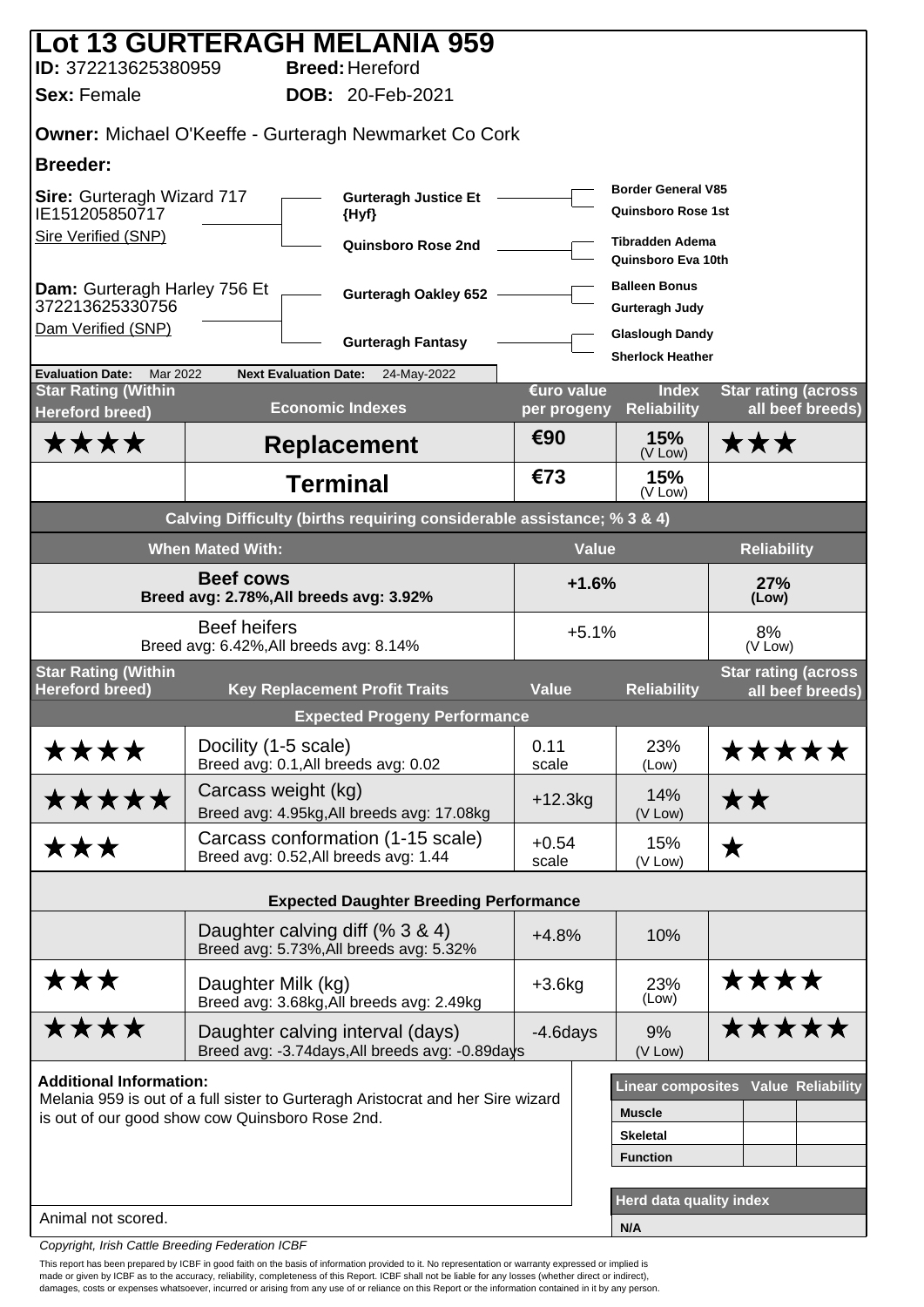| Lot 14 ATH TRASNA EMILY                              |                         |                                                                                     |                           |                                                     |                                                |
|------------------------------------------------------|-------------------------|-------------------------------------------------------------------------------------|---------------------------|-----------------------------------------------------|------------------------------------------------|
| ID: 372226169470050                                  |                         | <b>Breed: Hereford</b>                                                              |                           |                                                     |                                                |
| <b>Sex: Female</b>                                   |                         | <b>DOB: 25-Mar-2021</b>                                                             |                           |                                                     |                                                |
|                                                      |                         | <b>Owner: Patrick O Connor - Commons Newmarket Co Cork</b>                          |                           |                                                     |                                                |
| <b>Breeder:</b>                                      |                         |                                                                                     |                           |                                                     |                                                |
| Sire: Allowdale Rambo 738<br><b>HE5298</b>           |                         | <b>Allowdale Rambo Et</b><br>{Hyf}                                                  |                           | Gh Rambo 279r<br><b>Gh Preformance Passion 126s</b> |                                                |
| <b>Allowdale Pansy 213</b>                           |                         |                                                                                     |                           | <b>Gageboro Eugenic</b><br><b>Balleen Pansy 32</b>  |                                                |
| Dam: Gooseberry Eileen<br>IE151279980903             |                         | <b>Carhuefree Prince</b>                                                            |                           | <b>Gageboro Suave</b><br><b>Ballinascraw Gem</b>    |                                                |
|                                                      |                         | <b>Gurteragh Eve</b>                                                                |                           | Lislaughtin Robin 33rd (X)                          |                                                |
| <b>Evaluation Date:</b><br>Mar 2022                  |                         | <b>Next Evaluation Date:</b><br>24-May-2022                                         |                           | <b>Gurteragh Sylvia</b>                             |                                                |
| <b>Star Rating (Within</b><br><b>Hereford breed)</b> |                         | <b>Economic Indexes</b>                                                             | €uro value<br>per progeny | <b>Index</b><br><b>Reliability</b>                  | <b>Star rating (across</b><br>all beef breeds) |
| <b>****</b>                                          |                         | <b>Replacement</b>                                                                  | €87                       | 25%<br>(Low)                                        | ★★★                                            |
|                                                      |                         | <b>Terminal</b>                                                                     | €33                       | 25%<br>(Low)                                        |                                                |
|                                                      |                         | Calving Difficulty (births requiring considerable assistance; % 3 & 4)              |                           |                                                     |                                                |
|                                                      | <b>When Mated With:</b> |                                                                                     | <b>Value</b>              |                                                     | <b>Reliability</b>                             |
|                                                      | <b>Beef cows</b>        | Breed avg: 2.78%, All breeds avg: 3.92%                                             | $+2.3%$                   |                                                     | 26%<br>(Low)                                   |
|                                                      | <b>Beef heifers</b>     | Breed avg: 6.42%, All breeds avg: 8.14%                                             | $+6.1%$                   |                                                     | 19%<br>(V Low)                                 |
| <b>Star Rating (Within</b><br><b>Hereford breed)</b> |                         | <b>Key Replacement Profit Traits</b>                                                | <b>Value</b>              | <b>Reliability</b>                                  | <b>Star rating (across</b>                     |
|                                                      |                         | <b>Expected Progeny Performance</b>                                                 |                           |                                                     | all beef breeds)                               |
| ★★★                                                  | Docility (1-5 scale)    |                                                                                     | 0.1                       | 32%                                                 | *****                                          |
|                                                      |                         | Breed avg: 0.1, All breeds avg: 0.02                                                | scale                     | (Low)                                               |                                                |
| ★                                                    | Carcass weight (kg)     | Breed avg: 4.95kg, All breeds avg: 17.08kg                                          | $-3.2$                    | 27%<br>(Low)                                        | ★                                              |
| ****                                                 |                         | Carcass conformation (1-15 scale)<br>Breed avg: 0.52, All breeds avg: 1.44          | $+0.57$<br>scale          | 25%<br>(Low)                                        | ★                                              |
|                                                      |                         | <b>Expected Daughter Breeding Performance</b>                                       |                           |                                                     |                                                |
|                                                      |                         | Daughter calving diff (% 3 & 4)<br>Breed avg: 5.73%, All breeds avg: 5.32%          | $+5.2%$                   | 13%                                                 |                                                |
| ★★★                                                  | Daughter Milk (kg)      | Breed avg: 3.68kg, All breeds avg: 2.49kg                                           | $+3.4kg$                  | 29%<br>(Low)                                        | ★★★                                            |
| ****                                                 |                         | Daughter calving interval (days)<br>Breed avg: -3.74days, All breeds avg: -0.89days | $-4.86$ days              | 23%<br>(Low)                                        | *****                                          |
| <b>Additional Information:</b>                       |                         |                                                                                     |                           |                                                     | <b>Linear composites Value Reliability</b>     |
|                                                      |                         |                                                                                     |                           | <b>Muscle</b>                                       |                                                |
|                                                      |                         |                                                                                     |                           | <b>Skeletal</b>                                     |                                                |
|                                                      |                         |                                                                                     |                           | <b>Function</b>                                     |                                                |
| Animal not scored.                                   |                         |                                                                                     |                           | Herd data quality index                             |                                                |
|                                                      |                         |                                                                                     |                           | N/A                                                 |                                                |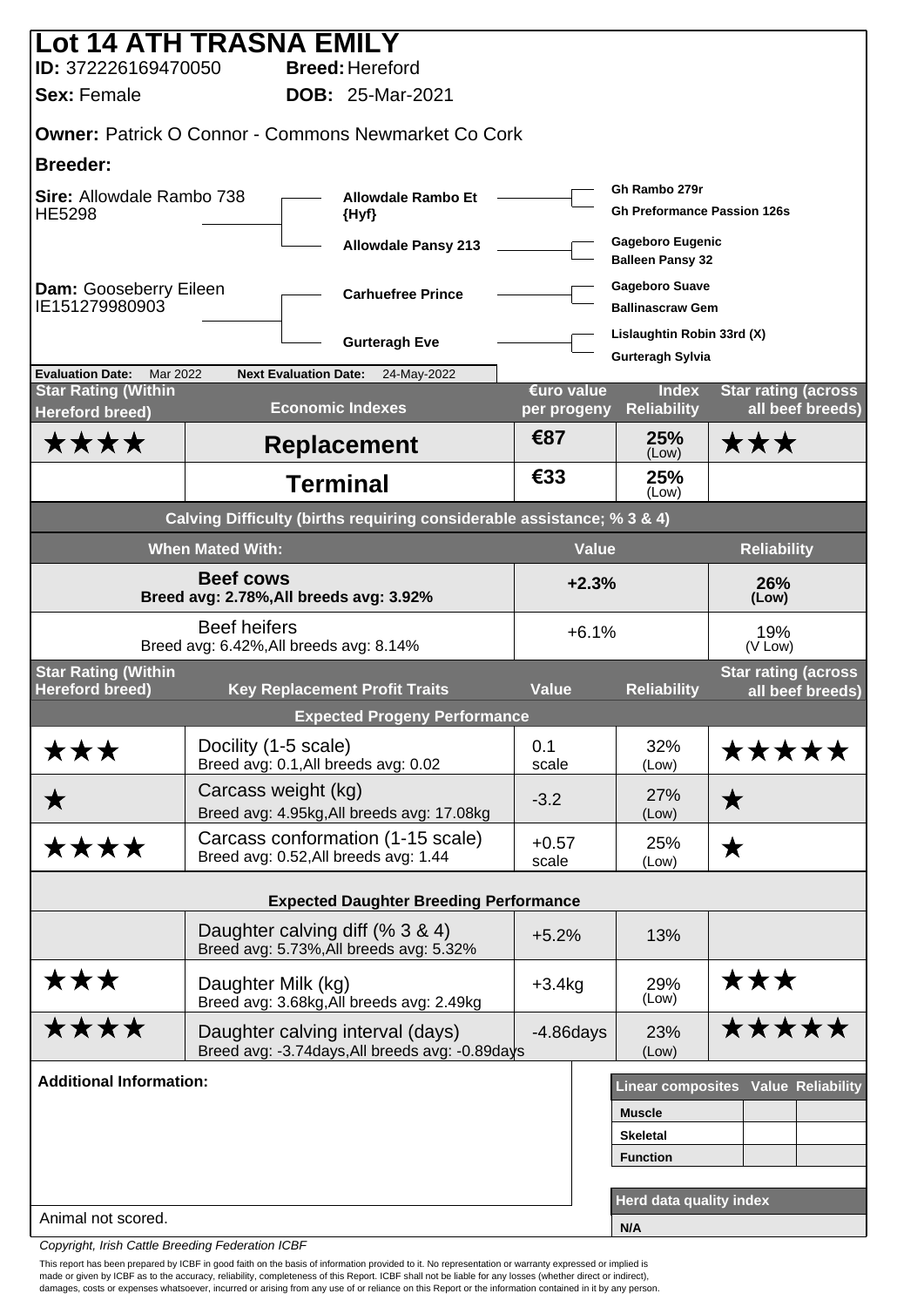|                                                                                      |                         | Lot 15 ARDLAHANPOLL 1 NORTH STAR                                                    |                                                       |                                                         |                                                 |  |
|--------------------------------------------------------------------------------------|-------------------------|-------------------------------------------------------------------------------------|-------------------------------------------------------|---------------------------------------------------------|-------------------------------------------------|--|
| ID: 372222258620230<br><b>Sex: Female</b>                                            |                         | <b>Breed: Hereford</b><br><b>DOB:</b> 03-Aug-2021                                   |                                                       |                                                         |                                                 |  |
|                                                                                      |                         | <b>Owner: Darren O'Rourke - Ardlahan Kildimo Co Limerick</b>                        |                                                       |                                                         |                                                 |  |
| <b>Breeder:</b>                                                                      |                         |                                                                                     |                                                       |                                                         |                                                 |  |
| Sire: Fabb 1 Northern Star<br><b>Square-D Tortuga</b><br><b>HE4297</b><br>953t {Hyf} |                         |                                                                                     | Wilgor 55k Northeastern OI 2n<br>Square-D Ameena 753m |                                                         |                                                 |  |
|                                                                                      |                         | <b>Fabb 1 Snowdrop</b>                                                              |                                                       | <b>Blackwell 1 Hector</b><br>Hartshorne 1 Snowdrop 26th |                                                 |  |
| Dam: Ardlahanpoll 1 Sandra<br>372222258650191                                        |                         | <b>Solpoll 1 Kentucky</b><br><b>Kid P</b>                                           |                                                       | Panmure 1 Henry {Hyf}<br>Solpoll 1 Starlet E16          |                                                 |  |
|                                                                                      |                         | Ardiahanpoll 1                                                                      |                                                       | <b>Graceland 1 Giovani</b>                              |                                                 |  |
| <b>Evaluation Date:</b><br>Mar 2022                                                  |                         | <b>Princess</b><br><b>Next Evaluation Date:</b><br>24-May-2022                      |                                                       | <b>Ardiahan Hosta</b>                                   |                                                 |  |
| <b>Star Rating (Within</b><br><b>Hereford breed)</b>                                 |                         | <b>Economic Indexes</b>                                                             | €uro value<br>per progeny                             | <b>Index</b><br><b>Reliability</b>                      | <b>Star rating (across)</b><br>all beef breeds) |  |
| <b>****</b>                                                                          |                         | <b>Replacement</b>                                                                  | €89                                                   | 26%<br>(Low)                                            | ★★★                                             |  |
|                                                                                      |                         | <b>Terminal</b>                                                                     | €58                                                   | 30%<br>(Low)                                            |                                                 |  |
|                                                                                      |                         | Calving Difficulty (births requiring considerable assistance; % 3 & 4)              |                                                       |                                                         |                                                 |  |
|                                                                                      | <b>When Mated With:</b> |                                                                                     | <b>Value</b>                                          |                                                         | <b>Reliability</b>                              |  |
|                                                                                      | <b>Beef cows</b>        | Breed avg: 2.78%, All breeds avg: 3.92%                                             | $+3.2%$                                               |                                                         | 36%<br>(Low)                                    |  |
|                                                                                      | <b>Beef heifers</b>     | Breed avg: 6.42%, All breeds avg: 8.14%                                             | $+7%$                                                 |                                                         | 26%<br>(Low)                                    |  |
| <b>Star Rating (Within</b><br><b>Hereford breed)</b>                                 |                         | <b>Key Replacement Profit Traits</b>                                                | <b>Value</b>                                          | <b>Reliability</b>                                      | <b>Star rating (across</b><br>all beef breeds)  |  |
|                                                                                      |                         | <b>Expected Progeny Performance</b>                                                 |                                                       |                                                         |                                                 |  |
| *****                                                                                | Docility (1-5 scale)    | Breed avg: 0.1, All breeds avg: 0.02                                                | 0.15<br>scale                                         | 36%<br>(Low)                                            | *****                                           |  |
| ★★★                                                                                  |                         | Carcass weight (kg)<br>Breed avg: 4.95kg, All breeds avg: 17.08kg                   | $+4.4kg$                                              | 32%<br>(Low)                                            | ★                                               |  |
| ****                                                                                 |                         | Carcass conformation (1-15 scale)<br>Breed avg: 0.52, All breeds avg: 1.44          | $+0.61$<br>scale                                      | 29%<br>(Low)                                            | ★                                               |  |
|                                                                                      |                         | <b>Expected Daughter Breeding Performance</b>                                       |                                                       |                                                         |                                                 |  |
|                                                                                      |                         | Daughter calving diff (% 3 & 4)<br>Breed avg: 5.73%, All breeds avg: 5.32%          | $+5.5%$                                               | 13%                                                     |                                                 |  |
| *****                                                                                | Daughter Milk (kg)      | Breed avg: 3.68kg, All breeds avg: 2.49kg                                           | $+5.6$ kg                                             | 25%<br>(Low)                                            | ****                                            |  |
| *****                                                                                |                         | Daughter calving interval (days)<br>Breed avg: -3.74days, All breeds avg: -0.89days | $-5.94$ days                                          | 14%<br>(V Low)                                          | <b>*****</b>                                    |  |
| <b>Additional Information:</b>                                                       |                         |                                                                                     |                                                       |                                                         | Linear composites Value Reliability             |  |
|                                                                                      |                         |                                                                                     |                                                       | <b>Muscle</b>                                           |                                                 |  |
|                                                                                      |                         |                                                                                     |                                                       | <b>Skeletal</b>                                         |                                                 |  |
|                                                                                      |                         |                                                                                     |                                                       | <b>Function</b>                                         |                                                 |  |
| Animal not scored.                                                                   |                         |                                                                                     |                                                       | Herd data quality index                                 |                                                 |  |
|                                                                                      |                         |                                                                                     |                                                       | N/A                                                     |                                                 |  |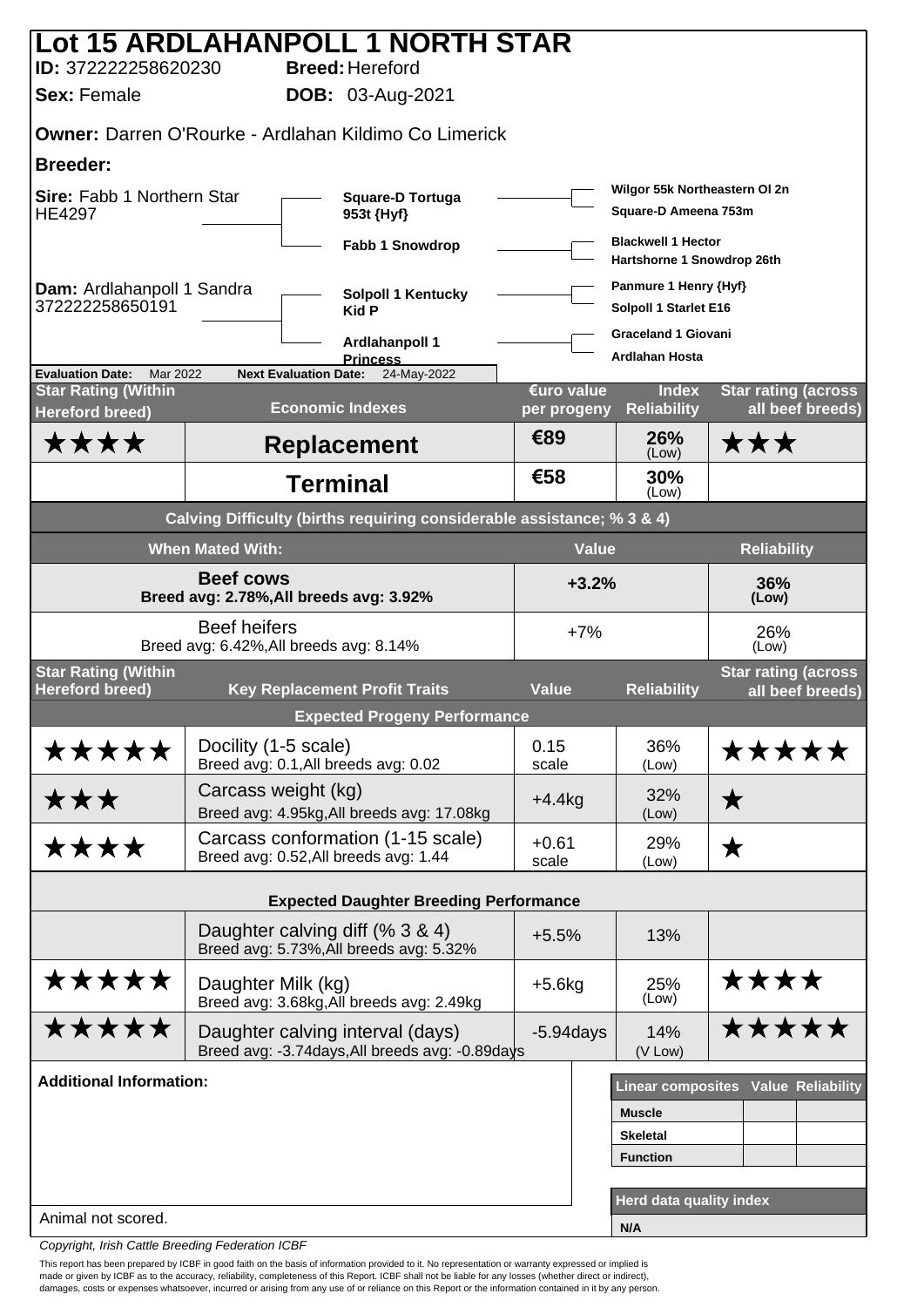|                                                      | Lot 16 RINGFORT 1 REBEL RED                                                         |                           |                                                  |                                                |
|------------------------------------------------------|-------------------------------------------------------------------------------------|---------------------------|--------------------------------------------------|------------------------------------------------|
| ID: 372217220552303<br><b>Sex: Female</b>            | <b>Breed: Hereford</b><br><b>DOB:</b> 20-Aug-2021                                   |                           |                                                  |                                                |
|                                                      |                                                                                     |                           |                                                  |                                                |
|                                                      | <b>Owner: Neil Twomey - Glen South Banteer Co Cork</b>                              |                           |                                                  |                                                |
| <b>Breeder:</b>                                      | <b>Square-D Tortuga</b>                                                             |                           | Wilgor 55k Northeastern OI 2n                    |                                                |
| Sire: Fabb 1 Nutcracker<br><b>HE4298</b>             |                                                                                     | Square-D Ameena 753m      |                                                  |                                                |
| Sire Verified (SNP)                                  | Moeskaer Alma 1423                                                                  |                           | Nbg 69t The Wonderer 36r3<br>Moeskaer Alma 1201  | <b>GENOMIC</b>                                 |
| Dam: Muileann 1 Camogie Poster<br>372223158580510    | Udel 1 Bh Icon                                                                      |                           | Udel 1 BI Ben Hur<br><b>Udel 1 Vt Barium Gem</b> | <b>EVALUATION</b>                              |
| Dam Verified (SNP)                                   | <b>Muileann 1 Esthers</b>                                                           |                           | Udel 1 WI Cuchulainn                             |                                                |
| <b>Evaluation Date:</b><br>Mar 2022                  | <b>Daffodil</b><br><b>Next Evaluation Date:</b><br>24-May-2022                      |                           | <b>Muileann 1 Charlotte</b>                      |                                                |
| <b>Star Rating (Within</b><br><b>Hereford breed)</b> | <b>Economic Indexes</b>                                                             | €uro value<br>per progeny | <b>Index</b><br><b>Reliability</b>               | <b>Star rating (across</b><br>all beef breeds) |
| <b>*****</b>                                         | <b>Replacement</b>                                                                  | €112                      | 43%<br>(Average)                                 | ****                                           |
|                                                      | <b>Terminal</b>                                                                     | €42                       | 48%<br>(Average)                                 |                                                |
|                                                      | Calving Difficulty (births requiring considerable assistance; % 3 & 4)              |                           |                                                  |                                                |
|                                                      | <b>When Mated With:</b>                                                             | <b>Value</b>              |                                                  | <b>Reliability</b>                             |
|                                                      | <b>Beef cows</b><br>Breed avg: 2.78%, All breeds avg: 3.92%                         | $+0.9%$                   |                                                  | 67%<br>(High)                                  |
|                                                      | <b>Beef heifers</b><br>Breed avg: 6.42%, All breeds avg: 8.14%                      | $+2.8%$                   |                                                  | 47%<br>(Average)                               |
| <b>Star Rating (Within</b><br><b>Hereford breed)</b> | <b>Key Replacement Profit Traits</b>                                                | <b>Value</b>              | <b>Reliability</b>                               | <b>Star rating (across</b><br>all beef breeds) |
|                                                      | <b>Expected Progeny Performance</b>                                                 |                           |                                                  |                                                |
| *****                                                | Docility (1-5 scale)<br>Breed avg: 0.1, All breeds avg: 0.02                        | 0.15<br>scale             | 43%<br>(Average)                                 | <b>*****</b>                                   |
| ★                                                    | Carcass weight (kg)<br>Breed avg: 4.95kg, All breeds avg: 17.08kg                   | $-5.2$                    | 45%<br>(Average)                                 | $\bigstar$                                     |
| ★                                                    | Carcass conformation (1-15 scale)<br>Breed avg: 0.52, All breeds avg: 1.44          | $+0.09$<br>scale          | 45%<br>(Average)                                 | ★                                              |
|                                                      | <b>Expected Daughter Breeding Performance</b>                                       |                           |                                                  |                                                |
|                                                      | Daughter calving diff (% 3 & 4)<br>Breed avg: 5.73%, All breeds avg: 5.32%          | $+4.7%$                   | 55%                                              |                                                |
| ★★★                                                  | Daughter Milk (kg)<br>Breed avg: 3.68kg, All breeds avg: 2.49kg                     | $+3.3kg$                  | 40%<br>(Average)                                 | ★★★                                            |
| *****                                                | Daughter calving interval (days)<br>Breed avg: -3.74days, All breeds avg: -0.89days | $-6.02$ days              | 35%<br>(Low)                                     | *****                                          |
| <b>Additional Information:</b>                       |                                                                                     |                           |                                                  | Linear composites Value Reliability            |
| Sire and Udel in the Dam                             | 5 star heifer with genetics coming from England and Denmark through the             |                           | <b>Muscle</b>                                    |                                                |
|                                                      |                                                                                     |                           | <b>Skeletal</b>                                  |                                                |
|                                                      |                                                                                     |                           | <b>Function</b>                                  |                                                |
| Animal not scored.                                   |                                                                                     |                           | Herd data quality index                          |                                                |
|                                                      |                                                                                     |                           | N/A                                              |                                                |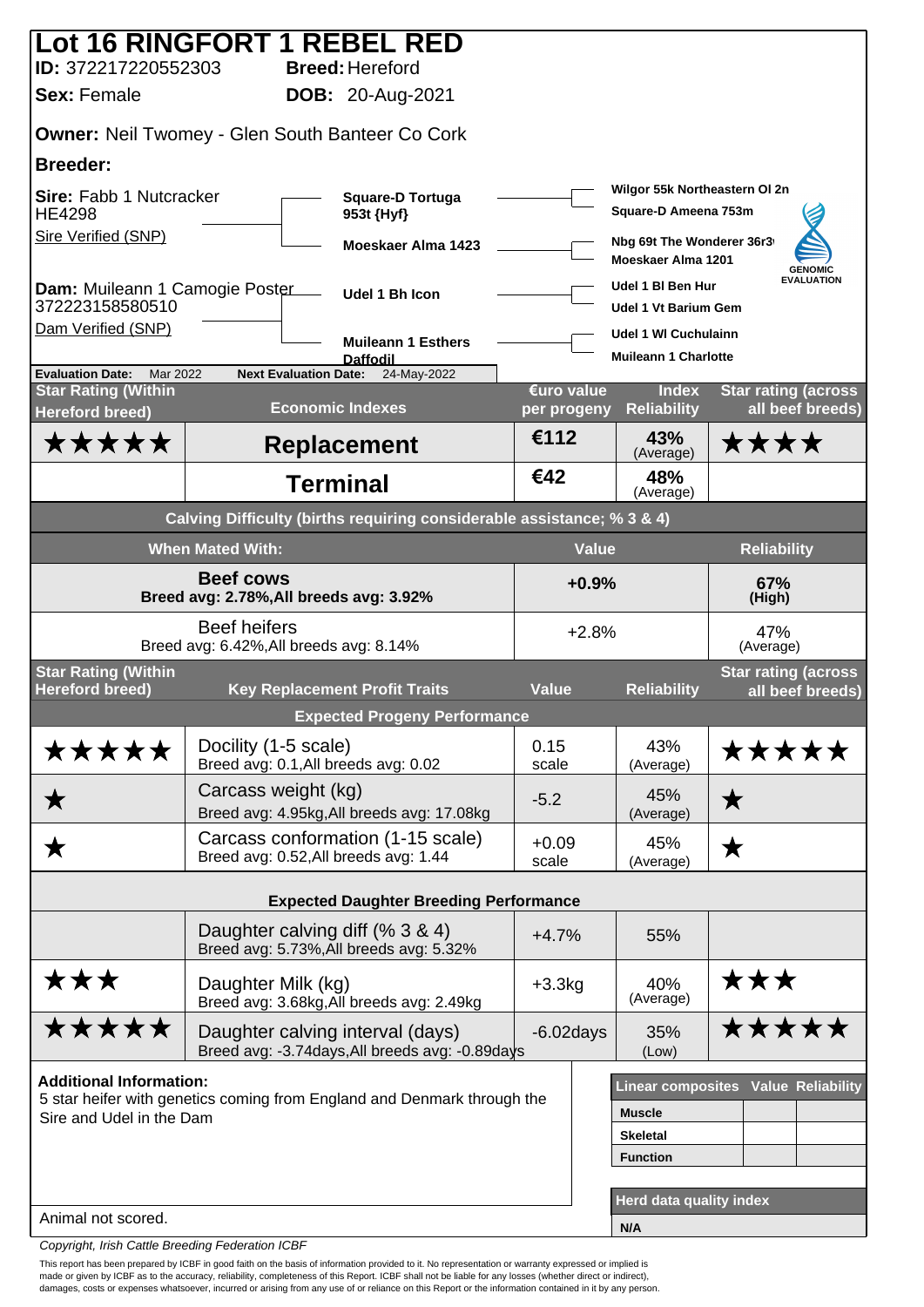| Dairy-Beef Index and Key Profit Traits                                |                            |                     |                                |                              |                           |                                     |                   |                 |  |  |
|-----------------------------------------------------------------------|----------------------------|---------------------|--------------------------------|------------------------------|---------------------------|-------------------------------------|-------------------|-----------------|--|--|
| Next Evaluation Date: 24-May-2022<br><b>Evaluation Date: Mar 2022</b> |                            |                     |                                |                              |                           |                                     |                   |                 |  |  |
|                                                                       | Dairy<br><b>Beef Index</b> | Calving<br>Value SI | <b>Beef</b><br><b>Value SI</b> | Gestation                    | Dairy Cow<br><b>CDiff</b> | <b>Dairy Heifer</b><br><b>CDiff</b> | Carcass<br>Weight | Carcass<br>Conf |  |  |
| All Breed Average<br><b>Hereford Breed Average</b>                    | €47.89<br>€23.73           | -€39.07<br>-€9.69   | €93.27<br>€35.37               | $+2.58$ days<br>$+1.03$ days | 5.6%<br>4.45%             | 12.09%<br>11.66%                    | 17.08kg<br>4.95kg | 1.44<br>0.52    |  |  |

| Lot 1                              |                                  |                                           |                             |                                                              |                                               |  |
|------------------------------------|----------------------------------|-------------------------------------------|-----------------------------|--------------------------------------------------------------|-----------------------------------------------|--|
| <b>CLOONAFINEELA KAYLA 3RD 877</b> | <b>Breed</b>                     | Hereford                                  |                             | <b>GENOTYPED</b> A                                           |                                               |  |
| 372224085930877                    |                                  | <b>Birthdate</b><br>Sire                  | 06-Jan-2020                 | IE151956530021 (Riverrock Magnum); Sire Verified (SNP)       |                                               |  |
|                                    |                                  | Dam                                       |                             | IE191141710687 (Cloonafineela Kayla 2nd); Dam Verified (SNP) |                                               |  |
| Dairy Beef Index                   | Dairy Beef Index                 | <b>Calving Value SI</b>                   |                             | <b>Beef Value SI</b>                                         |                                               |  |
|                                    | €10 (Rel:43%)                    | -€41 (Rel:48%)                            |                             | €51 (Rel:38%)                                                |                                               |  |
| <b>Calving Traits</b>              | Gestation<br>$+2$ days (Rel:36%) | <b>Dairy Cow CDiff</b><br>+5.4% (Rel:51%) |                             | <b>Risk of Dairy Heifer CDiff</b><br>N/A                     | <b>Dairy Heifer CDiff</b><br>+14.8% (Rel:41%) |  |
| <b>Beef Traits</b>                 | <b>Carcass Weight</b>            |                                           | <b>Carcass Conformation</b> |                                                              |                                               |  |
|                                    | +10.8kg (Rel:39%)                | +0.57 (Rel:39%)                           |                             |                                                              |                                               |  |

*Additional Information*

**Lot** 2

| LUL 4<br><b>TULLAHA MAY 390</b> |                                  | Breed                                     | Hereford                    |                                                                                                | <b>GENOTYPED</b>                              |
|---------------------------------|----------------------------------|-------------------------------------------|-----------------------------|------------------------------------------------------------------------------------------------|-----------------------------------------------|
| 372217610330390                 |                                  | <b>Birthdate</b><br>Sire                  | 09-May-2020                 | 372214657570214 (Rossmore Nelson Mandela); Sire Verified (SNP)                                 |                                               |
|                                 |                                  | Dam                                       |                             | IE241561510275 (Tullaha May); Dam Verified (SNP)                                               |                                               |
| Dairy Beef Index                | Dairy Beef Index                 | <b>Calving Value SI</b>                   |                             | <b>Beef Value SI</b>                                                                           |                                               |
|                                 | €7 (Rel:44%)                     | -€12 (Rel:49%)                            |                             | €19 (Rel:39%)                                                                                  |                                               |
| Calving Traits                  | Gestation<br>+2.2 days (Rel:38%) | <b>Dairy Cow CDiff</b><br>+4.3% (Rel:52%) |                             | <b>Risk of Dairy Heifer CDiff</b><br>N/A                                                       | <b>Dairy Heifer CDiff</b><br>+10.2% (Rel:42%) |
| <b>Beef Traits</b>              | <b>Carcass Weight</b>            |                                           | <b>Carcass Conformation</b> |                                                                                                |                                               |
|                                 | $+0.3$ kg (Rel:41%)              | $+0.33$ (Rel:41%)                         |                             |                                                                                                |                                               |
| Additional Information          |                                  |                                           |                             | Tested hypotrichosis free. Running with stock bull Coisceim King. Comes from a great cow line. |                                               |

| Lot 3<br><b>TULLAHA HELENA 391</b><br>372217610340391 |                                  | <b>Breed</b><br><b>Birthdate</b><br>Sire<br>Dam | Hereford<br>14-May-2020<br>372214657570214 (Rossmore Nelson Mandela); Sire Verified (SNP)<br>IE241561530293 (Tullaha Helena); Dam Verified (SNP) | GENOTYPED A                                                                                                  |                                               |
|-------------------------------------------------------|----------------------------------|-------------------------------------------------|--------------------------------------------------------------------------------------------------------------------------------------------------|--------------------------------------------------------------------------------------------------------------|-----------------------------------------------|
| Dairy Beef Index                                      | Dairy Beef Index                 | <b>Calving Value SI</b>                         |                                                                                                                                                  | <b>Beef Value SI</b>                                                                                         |                                               |
|                                                       | €30 (Rel:43%)                    | -€4 (Rel:48%)                                   |                                                                                                                                                  | €35 (Rel:38%)                                                                                                |                                               |
| Calving Traits                                        | Gestation<br>+1.1 days (Rel:38%) | <b>Dairy Cow CDiff</b><br>+4.1% (Rel:50%)       |                                                                                                                                                  | <b>Risk of Dairy Heifer CDiff</b><br>N/A                                                                     | <b>Dairy Heifer CDiff</b><br>+11.3% (Rel:42%) |
| <b>Beef Traits</b>                                    | <b>Carcass Weight</b>            |                                                 | <b>Carcass Conformation</b>                                                                                                                      |                                                                                                              |                                               |
|                                                       | +5kg (Rel:40%)                   | +0.52 (Rel:40%)                                 |                                                                                                                                                  |                                                                                                              |                                               |
| Additional Information                                |                                  |                                                 |                                                                                                                                                  | Tested hypotrichosis free. Scanned in calf to Clonmelvin Ollie (HE 4105) Due 08/09/22. Dam has lots of milk. |                                               |

#### *Copyright, Irish Cattle Breeding Federation ICBF*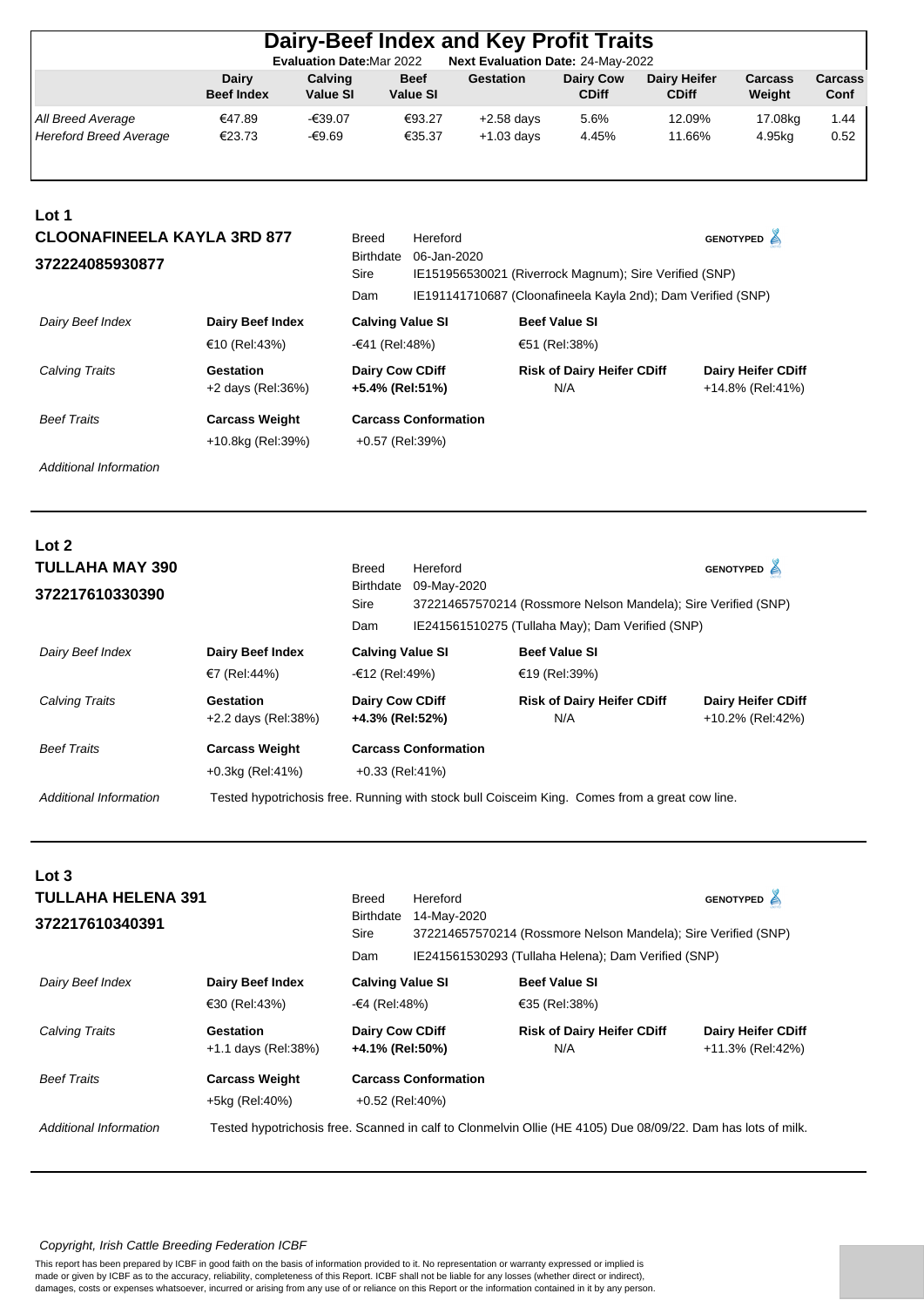|                                                     |                                           |                            | Dairy-Beef Index and Key Profit Traits                             |                                                                                                                          |                                          |                              |                                              |                 |
|-----------------------------------------------------|-------------------------------------------|----------------------------|--------------------------------------------------------------------|--------------------------------------------------------------------------------------------------------------------------|------------------------------------------|------------------------------|----------------------------------------------|-----------------|
|                                                     | Dairy<br><b>Beef Index</b>                | Calving<br><b>Value SI</b> | <b>Evaluation Date: Mar 2022</b><br><b>Beef</b><br><b>Value SI</b> | Next Evaluation Date: 24-May-2022<br><b>Gestation</b>                                                                    | <b>Dairy Cow</b><br><b>CDiff</b>         | Dairy Heifer<br><b>CDiff</b> | Carcass<br>Weight                            | Carcass<br>Conf |
| All Breed Average<br><b>Hereford Breed Average</b>  | €47.89<br>€23.73                          | $-639.07$<br>$-€9.69$      | €93.27<br>€35.37                                                   | $+2.58$ days<br>$+1.03$ days                                                                                             | 5.6%<br>4.45%                            | 12.09%<br>11.66%             | 17.08kg<br>4.95kg                            | 1.44<br>0.52    |
| Lot 4<br><b>BANTEER 1 GEM 87</b><br>372226365930087 |                                           |                            | <b>Breed</b><br>Hereford<br>04-Aug-2020<br>Birthdate               |                                                                                                                          |                                          |                              | GENOTYPED A                                  |                 |
|                                                     |                                           |                            | Sire<br>Dam                                                        | F295 (Corlismorepoll 1 Lad 794 {Hyf}); Sire Verified (SNP)<br>IE151960110009 (Banteer 1 Carol Gem 9); Dam Verified (SNP) |                                          |                              |                                              |                 |
| Dairy Beef Index                                    | <b>Dairy Beef Index</b><br>€41 (Rel:44%)  |                            | <b>Calving Value SI</b><br>€4 (Rel:48%)                            |                                                                                                                          | <b>Beef Value SI</b><br>€38 (Rel:39%)    |                              |                                              |                 |
| Calving Traits                                      | <b>Gestation</b><br>$+0.3$ days (Rel:43%) |                            | <b>Dairy Cow CDiff</b><br>+4.2% (Rel:50%)                          |                                                                                                                          | <b>Risk of Dairy Heifer CDiff</b><br>N/A |                              | <b>Dairy Heifer CDiff</b><br>+9.9% (Rel:40%) |                 |

| <b>Beef Traits</b> | <b>Carcass Weight</b> | <b>Carcass Conformation</b> |
|--------------------|-----------------------|-----------------------------|
|                    | +6.4kg (Rel:41%)      | +0.32 (Rel:39%)             |

*Additional Information*

**Lot 5**

| <b>BANTEER 1 GALA 86</b><br>372226365920086 | <b>Breed</b><br><b>Birthdate</b><br>Sire<br>Dam | Hereford<br>13-Aug-2020                   | F295 (Corlismorepoll 1 Lad 794 {Hyf}); Sire Verified (SNP)<br>IE371040611213 (Udel 1 WI Lovely Gala); Dam Verified (SNP) | <b>GENOTYPED</b>                         |                                             |
|---------------------------------------------|-------------------------------------------------|-------------------------------------------|--------------------------------------------------------------------------------------------------------------------------|------------------------------------------|---------------------------------------------|
| Dairy Beef Index                            | Dairy Beef Index<br>€41 (Rel:44%)               | <b>Calving Value SI</b><br>€9 (Rel:47%)   | <b>Beef Value SI</b><br>€32 (Rel:40%)                                                                                    |                                          |                                             |
| Calving Traits                              | Gestation<br>$+0.8$ days (Rel: 44%)             | <b>Dairy Cow CDiff</b><br>+3.5% (Rel:48%) |                                                                                                                          | <b>Risk of Dairy Heifer CDiff</b><br>N/A | <b>Dairy Heifer CDiff</b><br>+10% (Rel:41%) |
| <b>Beef Traits</b>                          | <b>Carcass Weight</b><br>+4.6kg (Rel:42%)       | $+0.53$ (Rel:39%)                         | <b>Carcass Conformation</b>                                                                                              |                                          |                                             |

*Additional Information*

| Lot 6<br><b>APPEL 1 MOLLIE</b><br>372214625711814 |                                            | <b>Breed</b><br>Birthdate<br>Sire<br>Dam  | Hereford<br>02-Sep-2020     | F364 (Dernaroy 1 Impact); Sire Verified (SNP)<br>IE141402751521 (Appel 1 Molly 11); Dam Verified (SNP) | <b>GENOTYPED</b> A                            |
|---------------------------------------------------|--------------------------------------------|-------------------------------------------|-----------------------------|--------------------------------------------------------------------------------------------------------|-----------------------------------------------|
| Dairy Beef Index                                  | <b>Dairy Beef Index</b><br>€49 (Rel:49%)   | <b>Calving Value SI</b><br>-€9 (Rel:51%)  |                             | <b>Beef Value SI</b><br>€58 (Rel:46%)                                                                  |                                               |
| <b>Calving Traits</b>                             | Gestation<br>$+0.3$ days (Rel:43%)         | <b>Dairy Cow CDiff</b><br>+4.3% (Rel:53%) |                             | <b>Risk of Dairy Heifer CDiff</b><br>N/A                                                               | <b>Dairy Heifer CDiff</b><br>+13.3% (Rel:42%) |
| <b>Beef Traits</b>                                | <b>Carcass Weight</b><br>+10.8kg (Rel:47%) | +0.59 (Rel:44%)                           | <b>Carcass Conformation</b> |                                                                                                        |                                               |
| Additional Information                            | From our molly cow family. Polled Hereford |                                           |                             |                                                                                                        |                                               |

# *Copyright, Irish Cattle Breeding Federation ICBF*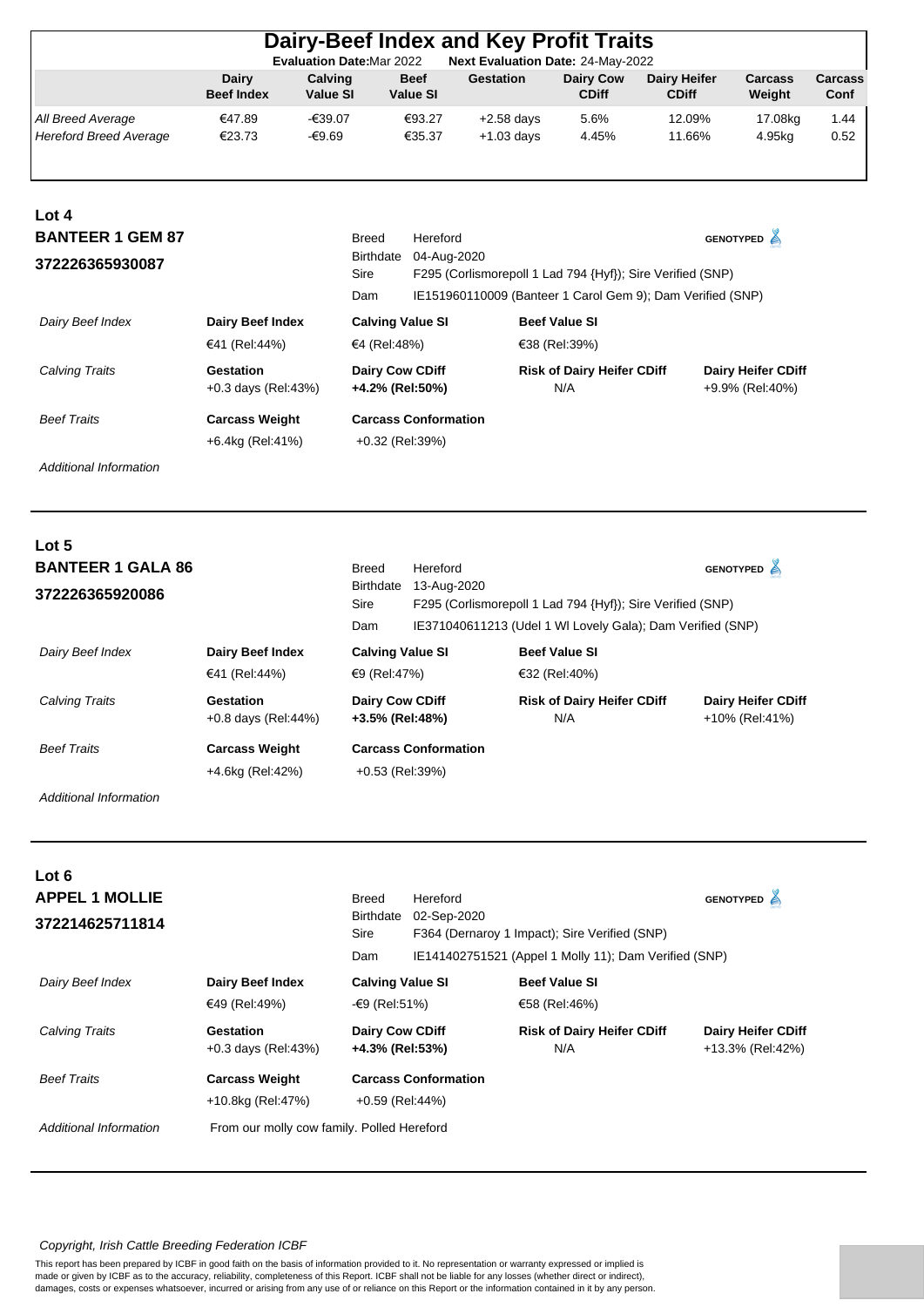|                               |                                   |                                  |                                | Dairy-Beef Index and Key Profit Traits                 |                                  |                                     |                          |                        |
|-------------------------------|-----------------------------------|----------------------------------|--------------------------------|--------------------------------------------------------|----------------------------------|-------------------------------------|--------------------------|------------------------|
|                               |                                   | <b>Evaluation Date: Mar 2022</b> |                                | Next Evaluation Date: 24-May-2022                      |                                  |                                     |                          |                        |
|                               | <b>Dairy</b><br><b>Beef Index</b> | Calving<br><b>Value SI</b>       | <b>Beef</b><br><b>Value SI</b> | <b>Gestation</b>                                       | <b>Dairy Cow</b><br><b>CDiff</b> | <b>Dairy Heifer</b><br><b>CDiff</b> | <b>Carcass</b><br>Weight | <b>Carcass</b><br>Conf |
| All Breed Average             | €47.89                            | $-639.07$                        | €93.27                         | $+2.58$ days                                           | 5.6%                             | 12.09%                              | 17.08kg                  | 1.44                   |
| <b>Hereford Breed Average</b> | €23.73                            | -€9.69                           | €35.37                         | $+1.03$ days                                           | 4.45%                            | 11.66%                              | 4.95kg                   | 0.52                   |
|                               |                                   |                                  |                                |                                                        |                                  |                                     |                          |                        |
| Lot 7                         |                                   |                                  |                                |                                                        |                                  |                                     |                          |                        |
| <b>HAZEL GROVE GIGI</b>       |                                   | <b>Breed</b>                     | Hereford                       |                                                        |                                  |                                     | GENOTYPED A              |                        |
| 372214428240029               |                                   |                                  | Birthdate                      | 02-Sep-2020                                            |                                  |                                     |                          |                        |
|                               |                                   | Sire                             |                                | GGM (Gageboro Morgan); Sire Verified (SNP)             |                                  |                                     |                          |                        |
|                               |                                   | Dam                              |                                | 372214428280016 (Hazel Grove Ella); Dam Verified (SNP) |                                  |                                     |                          |                        |
| Dairy Beef Index              | <b>Dairy Beef Index</b>           |                                  | <b>Calving Value SI</b>        |                                                        | <b>Beef Value SI</b>             |                                     |                          |                        |

| Calving Traits     | Gestation<br>$+0.2$ days (Rel:60%) | <b>Dairy Cow CDiff</b><br>+4.7% (Rel:62%) | <b>Risk of Dairy Heifer CDiff</b><br>N/A | <b>Dairy Heifer CDiff</b><br>+13.6% (Rel:53%) |
|--------------------|------------------------------------|-------------------------------------------|------------------------------------------|-----------------------------------------------|
| <b>Beef Traits</b> | <b>Carcass Weight</b>              | <b>Carcass Conformation</b>               |                                          |                                               |
|                    | +1.9kg (Rel:50%)                   | +0.54 (Rel:46%)                           |                                          |                                               |

 $€10 (Rel.54%)$   $-€13 (Rel.60%)$   $€23 (Rel.47%)$ 

*Additional Information*

| Lot 8                      |                                  |                                           |                                                                             |                                                           |                                               |
|----------------------------|----------------------------------|-------------------------------------------|-----------------------------------------------------------------------------|-----------------------------------------------------------|-----------------------------------------------|
| <b>GURTERAGH POPPY 924</b> |                                  | Breed                                     | Hereford                                                                    |                                                           | <b>GENOTYPED</b>                              |
| 372213625360924            |                                  | Birthdate<br>Sire                         | 09-Sep-2020<br>IE151205850700 (Gurteragh Rambo 700 Et); Sire Verified (SNP) |                                                           |                                               |
|                            |                                  | Dam                                       |                                                                             | 372213625320771 (Gurteragh Hazel 771); Dam Verified (SNP) |                                               |
| Dairy Beef Index           | <b>Dairy Beef Index</b>          | <b>Calving Value SI</b>                   |                                                                             | <b>Beef Value SI</b>                                      |                                               |
|                            | €3 (Rel:46%)                     | $-639$ (Rel:51%)                          |                                                                             | €42 (Rel:40%)                                             |                                               |
| <b>Calving Traits</b>      | Gestation<br>+2.7 days (Rel:40%) | <b>Dairy Cow CDiff</b><br>+5.2% (Rel:54%) |                                                                             | <b>Risk of Dairy Heifer CDiff</b><br>N/A                  | <b>Dairy Heifer CDiff</b><br>+13.7% (Rel:45%) |
| <b>Beef Traits</b>         | <b>Carcass Weight</b>            |                                           | <b>Carcass Conformation</b>                                                 |                                                           |                                               |
|                            | +10kg (Rel:41%)                  | $+0.42$ (Rel:39%)                         |                                                                             |                                                           |                                               |
| Additional Information     | Incalf to 5 star stockbull       |                                           |                                                                             |                                                           |                                               |

| Lot 9                           |                                    |                                    |                             |                                                              |                                               |  |  |  |
|---------------------------------|------------------------------------|------------------------------------|-----------------------------|--------------------------------------------------------------|-----------------------------------------------|--|--|--|
| <b>HAZEL GROVEPOLL 1 GEMINI</b> |                                    | Breed<br><b>Birthdate</b>          | Hereford<br>10-Sep-2020     |                                                              | <b>GENOTYPED</b>                              |  |  |  |
| 372214428290033                 |                                    | Sire                               |                             | HE4287 (Normanton 1 Laertes Et {Hyf}); Sire Verified (SNP)   |                                               |  |  |  |
|                                 |                                    | Dam                                |                             | 372214464821527 (Imokillypoll 1 Sarah 3); Dam Verified (SNP) |                                               |  |  |  |
| Dairy Beef Index                | Dairy Beef Index                   | <b>Calving Value SI</b>            |                             | <b>Beef Value SI</b>                                         |                                               |  |  |  |
|                                 | €43 (Rel:47%)                      | -€10 (Rel:52%)                     |                             | €53 (Rel:42%)                                                |                                               |  |  |  |
| <b>Calving Traits</b>           | Gestation<br>$-0.5$ days (Rel:60%) | Dairy Cow CDiff<br>+4.8% (Rel:53%) |                             | <b>Risk of Dairy Heifer CDiff</b><br>N/A                     | <b>Dairy Heifer CDiff</b><br>+13.9% (Rel:41%) |  |  |  |
| <b>Beef Traits</b>              | <b>Carcass Weight</b>              |                                    | <b>Carcass Conformation</b> |                                                              |                                               |  |  |  |
|                                 | +10.7kg (Rel:44%)                  | +0.68 (Rel:43%)                    |                             |                                                              |                                               |  |  |  |
| Additional Information          |                                    |                                    |                             |                                                              |                                               |  |  |  |

## *Copyright, Irish Cattle Breeding Federation ICBF*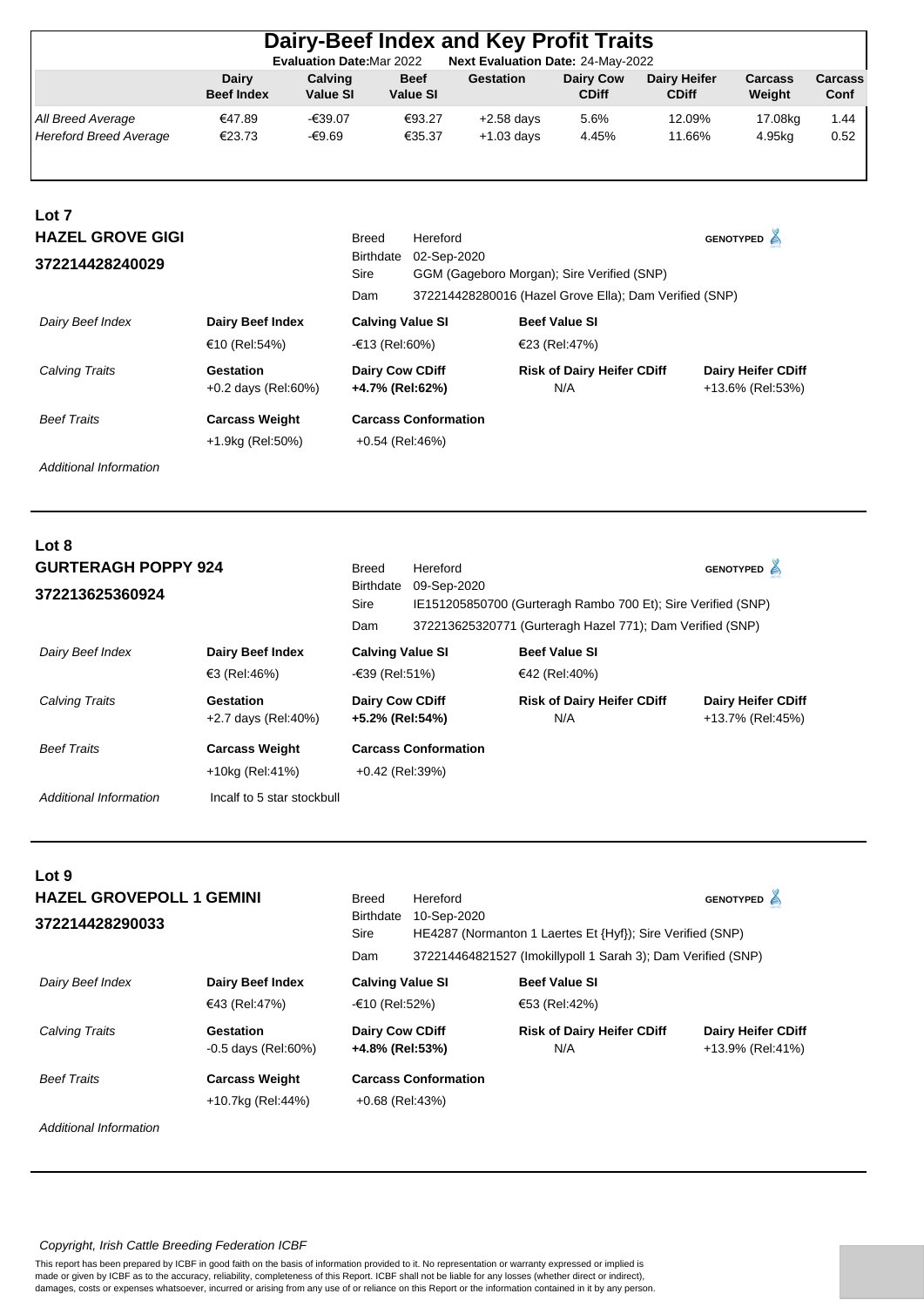|                                             |                            | <b>Evaluation Date: Mar 2022</b> |                                | Dairy-Beef Index and Key Profit Traits<br>Next Evaluation Date: 24-May-2022 |                                  |                                     |                   |                 |
|---------------------------------------------|----------------------------|----------------------------------|--------------------------------|-----------------------------------------------------------------------------|----------------------------------|-------------------------------------|-------------------|-----------------|
|                                             | Dairy<br><b>Beef Index</b> | Calving<br><b>Value SI</b>       | <b>Beef</b><br><b>Value SI</b> | Gestation                                                                   | <b>Dairy Cow</b><br><b>CDiff</b> | <b>Dairy Heifer</b><br><b>CDiff</b> | Carcass<br>Weight | Carcass<br>Conf |
| All Breed Average<br>Hereford Breed Average | €47.89<br>€23.73           | -€39.07<br>-€9.69                | €93.27<br>€35.37               | $+2.58$ days<br>$+1.03$ days                                                | 5.6%<br>4.45%                    | 12.09%<br>11.66%                    | 17.08kg<br>4.95kg | 1.44<br>0.52    |
| Lot 10<br><b>BUTLERSTOWN MAISIE</b>         |                            | <b>Breed</b>                     | Hereford                       |                                                                             |                                  |                                     | <b>GENOTYPED</b>  |                 |

| 372226067350022    |                                    | 17-Dec-2020<br><b>Birthdate</b><br>Sire<br>Dam |                             | 372213625350782 (Gurteragh Raider 782 Et); Sire Verified (SNP)<br>IE331396541517 (Kilsunny Lass Millie); |                                               |  |
|--------------------|------------------------------------|------------------------------------------------|-----------------------------|----------------------------------------------------------------------------------------------------------|-----------------------------------------------|--|
| Dairy Beef Index   | Dairy Beef Index<br>€34 (Rel:46%)  | <b>Calving Value SI</b><br>-€2 (Rel:53%)       |                             | <b>Beef Value SI</b><br>€36 (Rel:39%)                                                                    |                                               |  |
| Calving Traits     | Gestation<br>$-0.1$ days (Rel:58%) | <b>Dairy Cow CDiff</b><br>+4.8% (Rel:54%)      |                             | <b>Risk of Dairy Heifer CDiff</b><br>N/A                                                                 | <b>Dairy Heifer CDiff</b><br>+10.9% (Rel:44%) |  |
| <b>Beef Traits</b> | <b>Carcass Weight</b>              |                                                | <b>Carcass Conformation</b> |                                                                                                          |                                               |  |
|                    | +4.9kg (Rel:41%)                   | $+0.42$ (Rel:38%)                              |                             |                                                                                                          |                                               |  |

*Additional Information*

| <b>Lot 11</b><br><b>GURTERAGH ANGEL 948</b><br>372213625350948 |                                           | <b>Breed</b><br>Birthdate<br>Sire<br>Dam | Hereford<br>02-Feb-2021     | IE151205850700 (Gurteragh Rambo 700 Et); Sire Verified (SNP)<br>IE151205890670 (Gurteragh Pamela 670); Dam Verified (SNP) |                                               |
|----------------------------------------------------------------|-------------------------------------------|------------------------------------------|-----------------------------|---------------------------------------------------------------------------------------------------------------------------|-----------------------------------------------|
| Dairy Beef Index                                               | <b>Dairy Beef Index</b><br>€11 (Rel:19%)  | <b>Calving Value SI</b>                  |                             | <b>Beef Value SI</b>                                                                                                      |                                               |
| <b>Calving Traits</b>                                          | Gestation<br>+3.3 days (Rel:46%)          | Dairy Cow CDiff<br>+4.5% (Rel:12%)       |                             | <b>Risk of Dairy Heifer CDiff</b><br>N/A                                                                                  | <b>Dairy Heifer CDiff</b><br>+11.9% (Rel:10%) |
| <b>Beef Traits</b>                                             | <b>Carcass Weight</b><br>+8.2kg (Rel:24%) | $+0.42$ (Rel:22%)                        | <b>Carcass Conformation</b> |                                                                                                                           |                                               |
| Additional Information                                         | Munster bull of the year                  |                                          |                             | Angel 948 is out of an FH Noel Dam with lots of milk. Her Sire Rambo 700 is our present stock bull who was                |                                               |

| <b>Lot 12</b>            |                                         |                                           |                                                       |                                                        |                                               |  |  |
|--------------------------|-----------------------------------------|-------------------------------------------|-------------------------------------------------------|--------------------------------------------------------|-----------------------------------------------|--|--|
| <b>APPEL 1 BLUEBERRY</b> |                                         | <b>Breed</b>                              | Hereford                                              |                                                        | <b>GENOTYPED</b>                              |  |  |
| 372214625741841          |                                         | <b>Birthdate</b>                          | 08-Feb-2021                                           |                                                        |                                               |  |  |
|                          |                                         | <b>Sire</b>                               | 372214625731667 (Appel 1 Star 2); Sire Verified (SNP) |                                                        |                                               |  |  |
|                          |                                         | Dam                                       |                                                       | IE141402781458 (Appel 1 Blueprint); Dam Verified (SNP) |                                               |  |  |
| Dairy Beef Index         | Dairy Beef Index                        | <b>Calving Value SI</b>                   |                                                       | <b>Beef Value SI</b>                                   |                                               |  |  |
|                          | €21 (Rel:45%)                           | $-623$ (Rel:49%)                          |                                                       | €44 (Rel:40%)                                          |                                               |  |  |
| <b>Calving Traits</b>    | Gestation<br>+2.1 days (Rel:42%)        | <b>Dairy Cow CDiff</b><br>+4.6% (Rel:51%) |                                                       | <b>Risk of Dairy Heifer CDiff</b><br>N/A               | <b>Dairy Heifer CDiff</b><br>+12.5% (Rel:39%) |  |  |
| <b>Beef Traits</b>       | <b>Carcass Weight</b>                   | <b>Carcass Conformation</b>               |                                                       |                                                        |                                               |  |  |
|                          | +4.9kg (Rel:41%)                        | $+0.48$ (Rel:38%)                         |                                                       |                                                        |                                               |  |  |
| Additional Information   | Polled Heifer. Mother was a show heifer |                                           |                                                       |                                                        |                                               |  |  |

#### *Copyright, Irish Cattle Breeding Federation ICBF*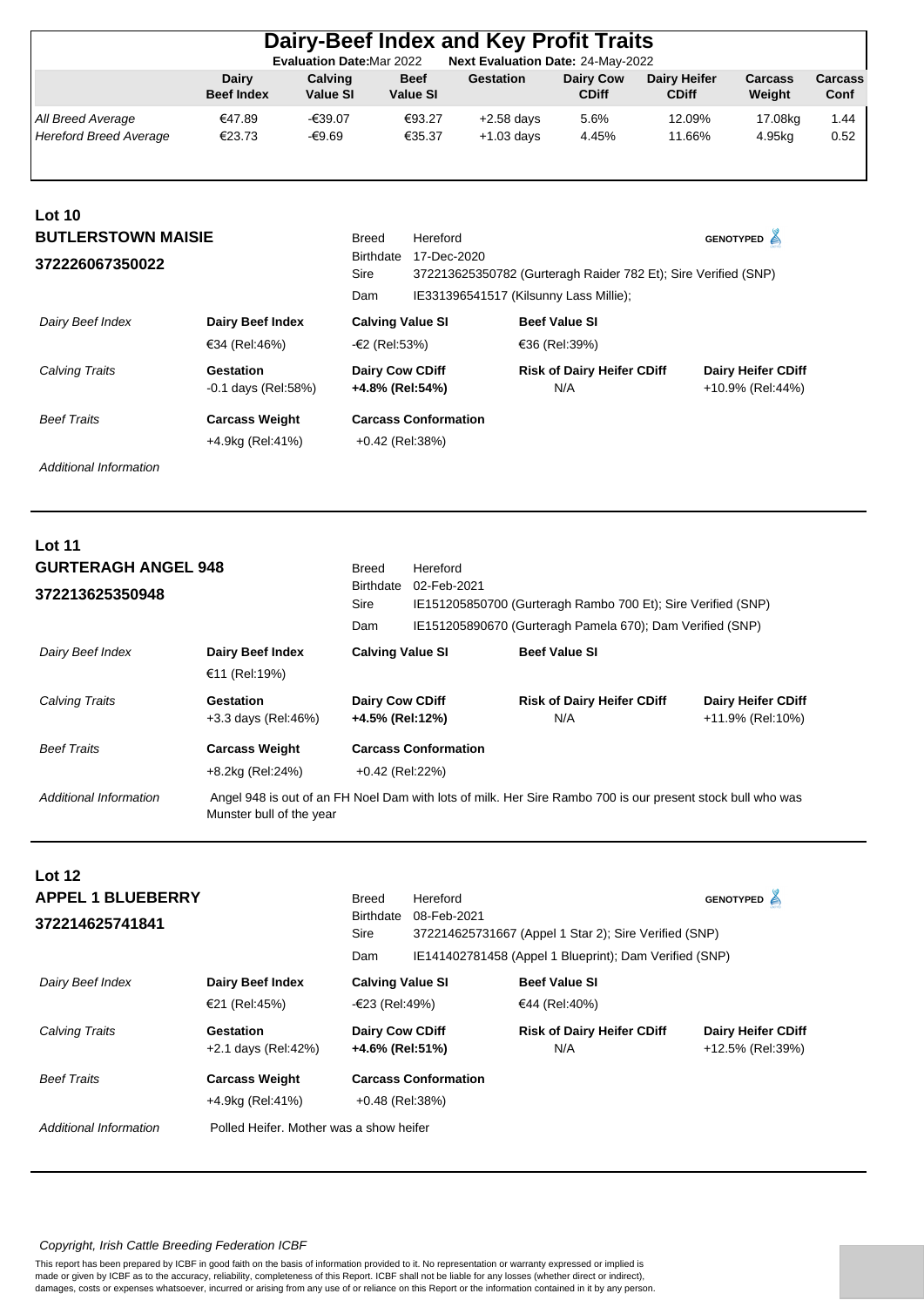|                                                             |                                            |                            | <b>Evaluation Date:Mar 2022</b>                      | Dairy-Beef Index and Key Profit Traits<br>Next Evaluation Date: 24-May-2022 |                                          |                                     |                                               |                 |
|-------------------------------------------------------------|--------------------------------------------|----------------------------|------------------------------------------------------|-----------------------------------------------------------------------------|------------------------------------------|-------------------------------------|-----------------------------------------------|-----------------|
|                                                             | Dairy<br><b>Beef Index</b>                 | Calving<br><b>Value SI</b> | <b>Beef</b><br><b>Value SI</b>                       | <b>Gestation</b>                                                            | <b>Dairy Cow</b><br><b>CDiff</b>         | <b>Dairy Heifer</b><br><b>CDiff</b> | Carcass<br>Weight                             | Carcass<br>Conf |
| All Breed Average<br><b>Hereford Breed Average</b>          | €47.89<br>€23.73                           | -€39.07<br>-€9.69          | €93.27<br>€35.37                                     | $+2.58$ days<br>$+1.03$ days                                                | 5.6%<br>4.45%                            | 12.09%<br>11.66%                    | 17.08kg<br>4.95kg                             | 1.44<br>0.52    |
| Lot $13$<br><b>GURTERAGH MELANIA 959</b><br>372213625380959 |                                            |                            | Hereford<br><b>Breed</b><br>Birthdate<br><b>Sire</b> | 20-Feb-2021<br>IE151205850717 (Gurteragh Wizard 717); Sire Verified (SNP)   |                                          |                                     |                                               |                 |
|                                                             |                                            |                            | Dam                                                  | 372213625330756 (Gurteragh Harley 756 Et); Dam Verified (SNP)               |                                          |                                     |                                               |                 |
| Dairy Beef Index                                            | Dairy Beef Index<br>€49 (Rel:15%)          |                            | <b>Calving Value SI</b>                              |                                                                             | <b>Beef Value SI</b>                     |                                     |                                               |                 |
| Calving Traits                                              | Gestation<br>+0.7 days (Rel:16%)           |                            | Dairy Cow CDiff<br>+4.3% (Rel:16%)                   |                                                                             | <b>Risk of Dairy Heifer CDiff</b><br>N/A |                                     | <b>Dairy Heifer CDiff</b><br>+11.4% (Rel:10%) |                 |
| <b>Beef Traits</b>                                          | <b>Carcass Weight</b><br>+12.3kg (Rel:14%) |                            | <b>Carcass Conformation</b><br>+0.54 (Rel:15%)       |                                                                             |                                          |                                     |                                               |                 |

*Additional Information*

 Melania 959 is out of a full sister to Gurteragh Aristocrat and her Sire wizard is out of our good show cow Quinsboro Rose 2nd.

# **Lot 14 372226169470050** 25-Mar-2021 **ATH TRASNA EMILY**

| 37222010947UU3U    |                                         | Sire                                      | HE5298 (Allowdale Rambo 738); |                                          |                                               |
|--------------------|-----------------------------------------|-------------------------------------------|-------------------------------|------------------------------------------|-----------------------------------------------|
|                    |                                         | Dam                                       |                               | IE151279980903 (Gooseberry Eileen);      |                                               |
| Dairy Beef Index   | Dairy Beef Index<br>€12 (Rel:26%)       | <b>Calving Value SI</b>                   |                               | <b>Beef Value SI</b>                     |                                               |
| Calving Traits     | Gestation<br>+0 days (Rel:52%)          | <b>Dairy Cow CDiff</b><br>+4.6% (Rel:27%) |                               | <b>Risk of Dairy Heifer CDiff</b><br>N/A | <b>Dairy Heifer CDiff</b><br>+11.4% (Rel:12%) |
| <b>Beef Traits</b> | <b>Carcass Weight</b><br>-3.2 (Rel:27%) | +0.57 (Rel:25%)                           | <b>Carcass Conformation</b>   |                                          |                                               |

Hereford

Birthdate 25-Mar-2021

Breed

*Additional Information*

| <b>Lot 15</b>                                       |                                           |                                           |                                                                                                       |                                          |                                               |  |  |
|-----------------------------------------------------|-------------------------------------------|-------------------------------------------|-------------------------------------------------------------------------------------------------------|------------------------------------------|-----------------------------------------------|--|--|
| <b>ARDLAHANPOLL 1 NORTH STAR</b><br>372222258620230 |                                           | Breed<br><b>Birthdate</b><br>Sire<br>Dam  | Hereford<br>03-Aug-2021<br>HE4297 (Fabb 1 Northern Star);<br>372222258650191 (Ardlahanpoll 1 Sandra); |                                          |                                               |  |  |
| Dairy Beef Index                                    | Dairy Beef Index<br>€52 (Rel:30%)         | <b>Calving Value SI</b>                   |                                                                                                       | <b>Beef Value SI</b>                     |                                               |  |  |
| Calving Traits                                      | Gestation<br>-1 days (Rel:53%)            | <b>Dairy Cow CDiff</b><br>+4.3% (Rel:29%) |                                                                                                       | <b>Risk of Dairy Heifer CDiff</b><br>N/A | <b>Dairy Heifer CDiff</b><br>+10.9% (Rel:25%) |  |  |
| <b>Beef Traits</b>                                  | <b>Carcass Weight</b><br>+4.4kg (Rel:32%) | +0.61 (Rel:29%)                           | <b>Carcass Conformation</b>                                                                           |                                          |                                               |  |  |

*Additional Information*

## *Copyright, Irish Cattle Breeding Federation ICBF*